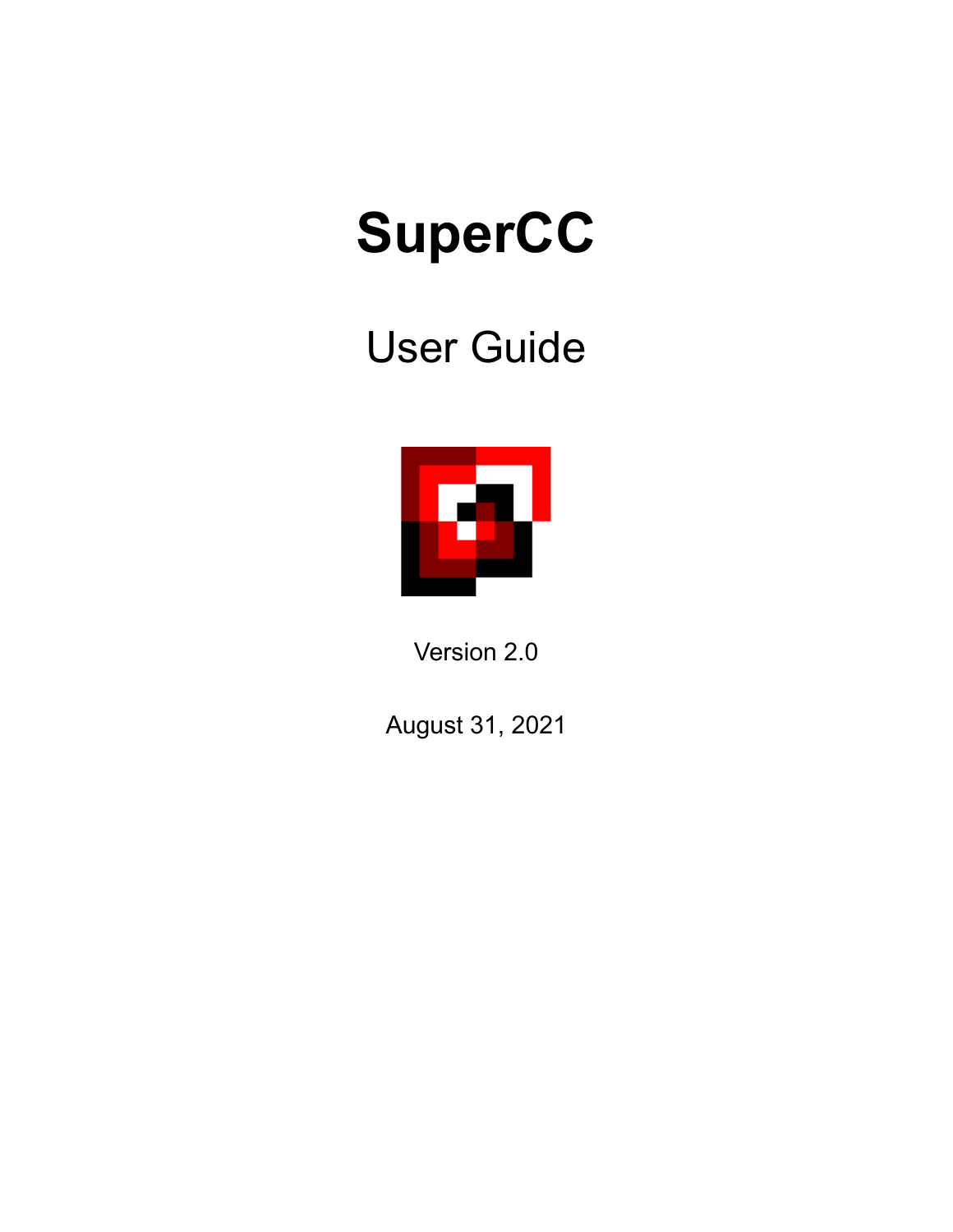# **Table of Contents**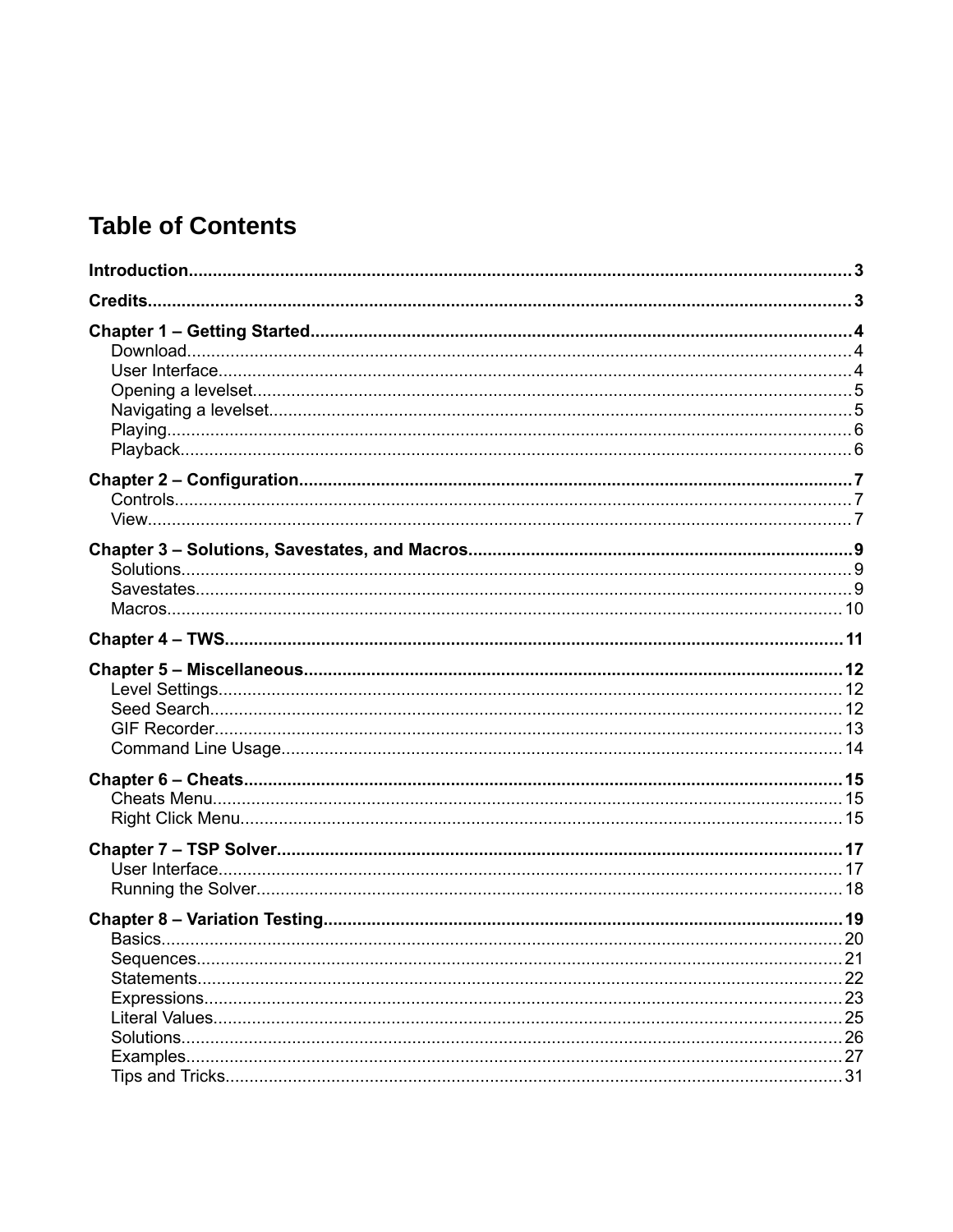# <span id="page-2-0"></span>**Introduction**

SuperCC, also known as SuCC, is an emulator for the MS and Lynx rulesets of the game *Chip's Challenge.* This user guide assumes knowledge of the game. If anything is unclear, please consult [the](https://wiki.bitbusters.club/) [Wiki.](https://wiki.bitbusters.club/)

While the program originated with optimization in mind, users have also found use for it in playtesting custom levels and even playing the game on a turn-by-turn basis. Scores achieved in SuperCC are not valid leaderboard scores.

This user guide was written in order to document the numerous features of the program as well as provide instructions on how to use them.

# <span id="page-2-1"></span>**Credits**

#### **SuperCC Creator**

Markus O.

#### **SuperCC Maintenance, Improvement, and Contribution**

A Sickly Silver Moon, Bacorn, quiznos00, Andrew Gapic

#### **QA, Testing, Bug Reports, Technical Help**

Andrew E., chipster1059, IHNN, Indyindeed, jamesa7171, Jay Bee, Naemuti, pieguy, quiznos00, random 8, Sharpeye, stubbscroll, The Architect, vortex178, and several others that weren't able to make this list for a variety of reasons

#### **Special Thanks**

Chuck Sommerville for creating Chip's Challenge.

Microsoft for their well known port.

The Chip's Challenge community for all their support and usage, and for all the people who've had the teams back throughout development, without them this program would not be nearly as large as it currently is.

IHNN and Sharpeye for their large contributions (Extreme amounts of QA + logic handling and helping to beta test Lynx respectively).

#### **User Guide**

Bacorn with proofreading by A Sickly Silver Moon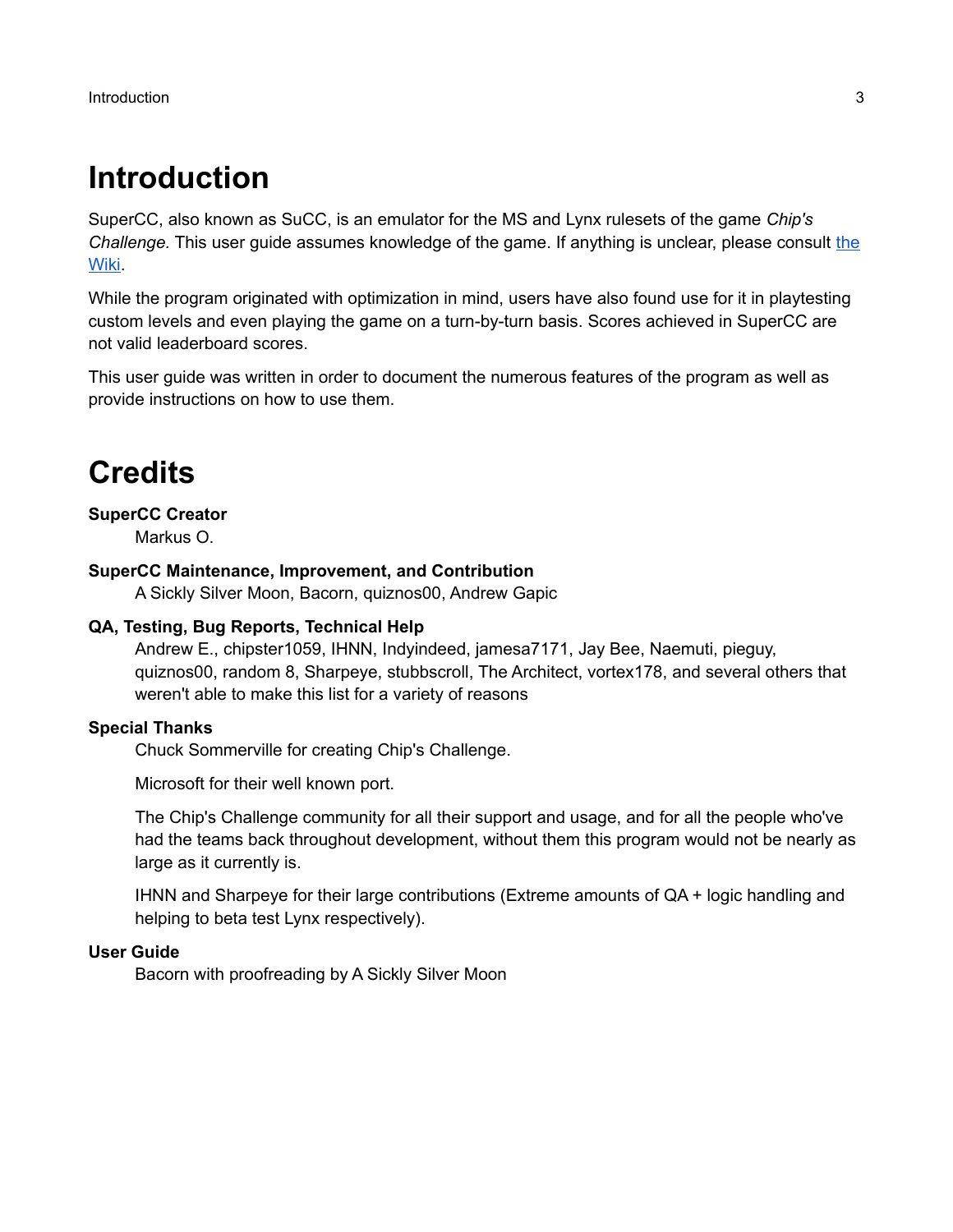# <span id="page-3-2"></span>**Chapter 1 – Getting Started**

This chapter will cover how to get SuperCC up and running as well as how to play through the levels.

## <span id="page-3-1"></span>**Download**

In order to download the program, you should go to [the download page](https://supercc.bitbusters.club/#download) and preferably choose the most recent version. The downloaded file will be a JAR file that requires Java to run. To get Java, go to [this website](https://www.oracle.com/java/technologies/javase-downloads.html) and follow the instructions there. Make sure it's at least Java 16. To open the program, simply double click the file.

# <span id="page-3-0"></span>**User Interface**



**SuperCC User Interface**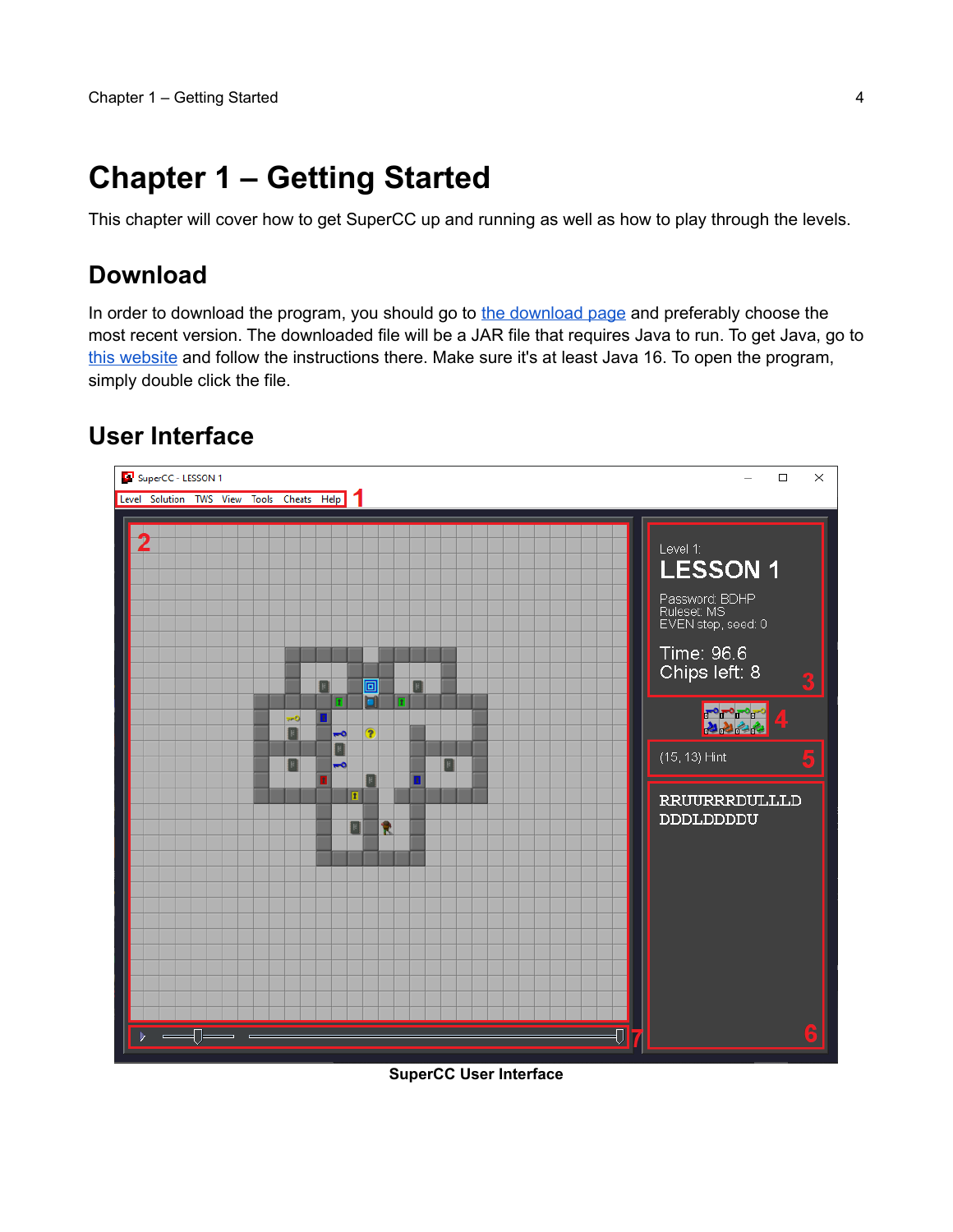#### Chapter 1 – Getting Started 5 States 6 and 5 States 6 and 5 States 6 and 5 States 6 and 5 States 6 and 5 States 6 and 5 States 6 and 5 and 5 States 6 and 5 and 5 States 6 and 5 and 5 and 5 and 5 and 5 and 5 and 5 and 5 and

#### **1. Menu**

Most options and features are located here.

#### **2. Level Area**

Shows the current state of the level and allows manipulation of specific tiles.

#### **3. Level Info Area**

Shows the level number, title, password, ruleset, step, seed, time left, and chips left.

#### **4. Inventory**

Shows how many of each item you currently have.

#### **5. Tile Information Area**

Shows the coordinates and name of the tile the mouse is hovering over. It also displays the last completed action (like savestate operations).

#### **6. Move Display Area**

A scrollable area that prints the entire sequence of moves.

#### **7. Playback Area**

You can go move by move either manually or automatically with adjustable speed.

### <span id="page-4-1"></span>**Opening a levelset**

In order to open a levelset, from the menu choose **Level > Open** levelset or simply press the **Ctrl + Shift + O** shortcut. From the file selection, choose the levelset you want to load; by default it displays only DAT and CCL files. SuperCC will remember the last folder you loaded a levelset from and automatically open it the next time.

### <span id="page-4-0"></span>**Navigating a levelset**

#### **Restart Level**

In order to restart the current level to its initial state, from the menu choose **Level > Restart** or press the **Ctrl + R** shortcut. When you do this, the savestate rewinds to the beginning, so history is preserved.

#### **Next/Previous Level**

Going to the next level is done through the menu **Level > Next** or the shortcut **Ctrl + N**. Similarly, going to the previous level can be done through the menu **Level > Previous** or the shortcut **Ctrl + P**. When you go outside the range of the set this way, it wraps to the other end.

#### **Go To**

If you want to go to a specific level immediately, find the menu option **Level > Go to…** or use **Ctrl + G**. Then you type the number of the level and press the **OK** button or **Enter** on the keyboard.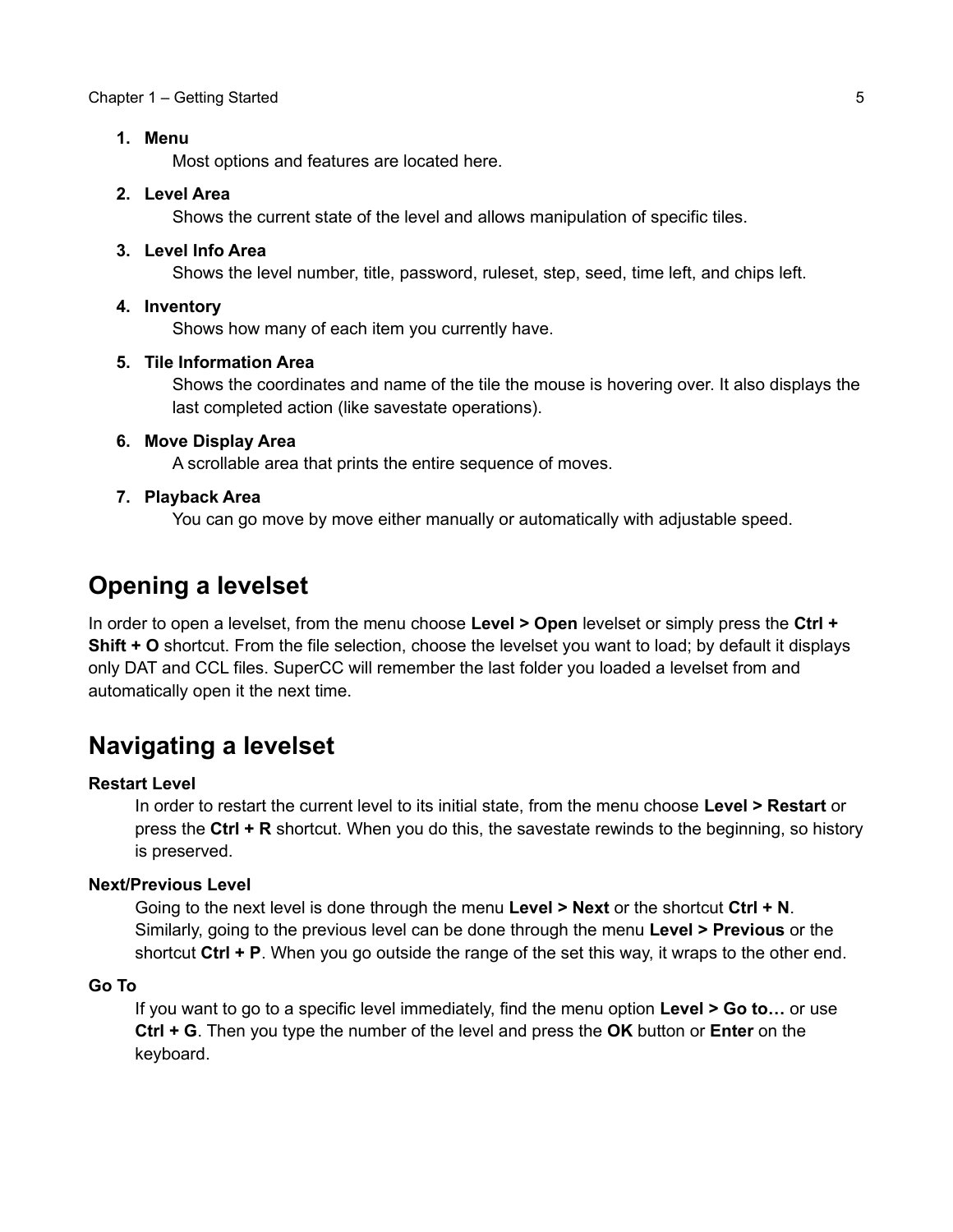# <span id="page-5-1"></span>**Playing**

After loading a level, you may begin playing it. By default, you can press the **Up**, **Left**, **Down**, and **Right** arrow keys to move in that direction, and press **Space** to wait half a move. You can also press **Backspace** to undo a move, and **Enter** to redo one. Once you make another move manually, all undone moves are erased. These controls are fully customizable by going to **Tools > Controls** in the menu.

You may also use mouse clicks to move the player. They only work in the normally visible viewport, that is in the typical 9×9 area around the player.

# <span id="page-5-0"></span>**Playback**



**SuperCC Playback Interface**

#### **1. Play/Pause Button**

Allows starting and stopping playback.

#### **2. Speed Slider**

Sets the speed of playback.

#### **3. Move Slider**

Allows manual traversal of the move history.

Performing any move manually discards all future moves.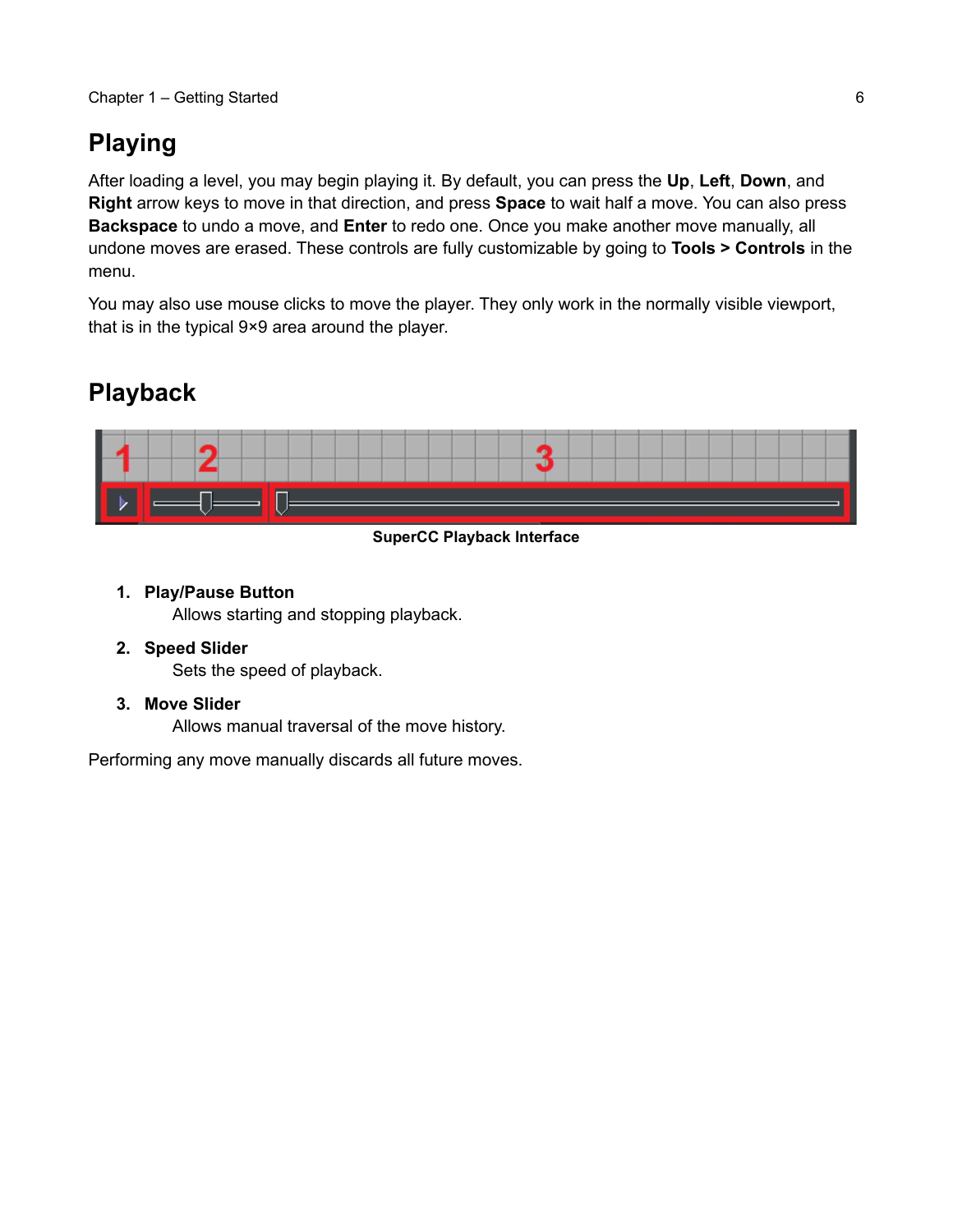# <span id="page-6-2"></span>**Chapter 2 – Configuration**

SuperCC has many options to configure the user interface and controls to your liking. You can choose whether to show button connections or even more technical things like ordering in the slip list.

### <span id="page-6-1"></span>**Controls**

You can change control bindings by going to **Tools > Controls** in the menu. In order to change the control, click on the button next to the label and press the key you want to bind to that control. The settings are automatically saved. The movement tab contains all types of moves the player can make. The tools tab offers controls to travel through the move history.

A key bound to a control cannot be used to create savestates and macros.

#### <span id="page-6-0"></span>**View**

The **View** menu offers many options for modifying the display. Below is an explanation of each option.

#### **Tileset**

Manages which graphic spritesheet is used to display tiles in the level area. The setting is saved for each ruleset separately.

#### **Tile Size**

Sets the size in pixels of tiles displayed. The custom option allows for arbitrary tile size between 1×1 and 256×256.

#### **Game Window Size**

Sets the level area viewport size in tiles. 9x9 is the size normally visible in the game, while 32×32 is the full level size. You can also set your own viewport size between 1×1 and 32×32.

#### **Show Monster List**

Toggles whether tiles display the monsters' position in the monster list.

#### **Show Slip List**

Toggles whether tiles display the tiles' position in the slip list. This includes blocks and monsters.

#### **Show Clone Connections**

Toggles whether the program always draws lines between red buttons and the clone machine they're connected to. Otherwise, it just shows the connection when hovering over the button.

#### **Show Trap Connections**

Toggles whether the program always draws lines between brown buttons and the trap they're connected to. Otherwise, it just shows the connection when hovering over the button.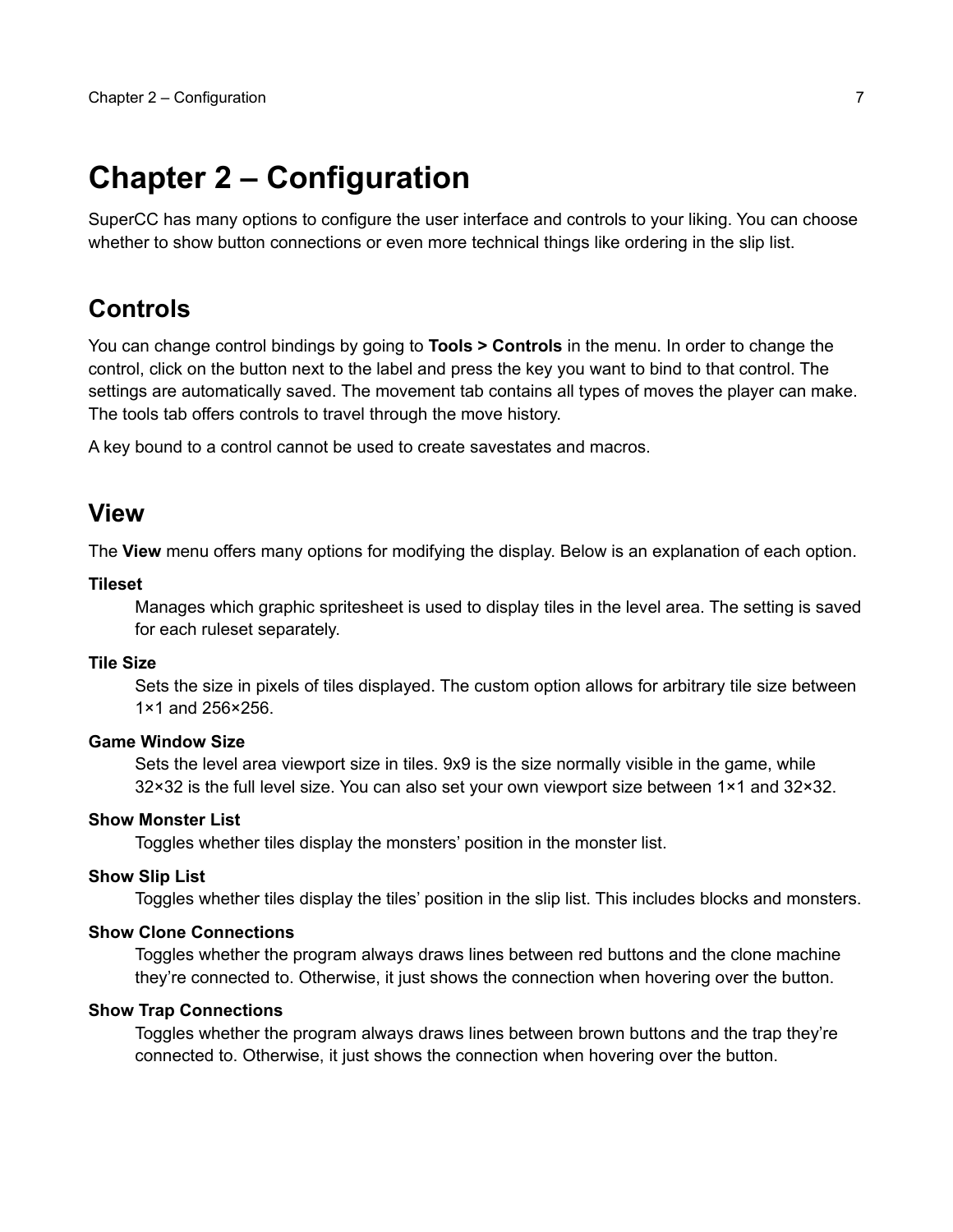#### **Show Move History**

Toggles whether the program draws lines that show the path the player has taken through the level.

#### **Switch Decimal Notation**

Toggles the time left display between the .x and (-.x) notations.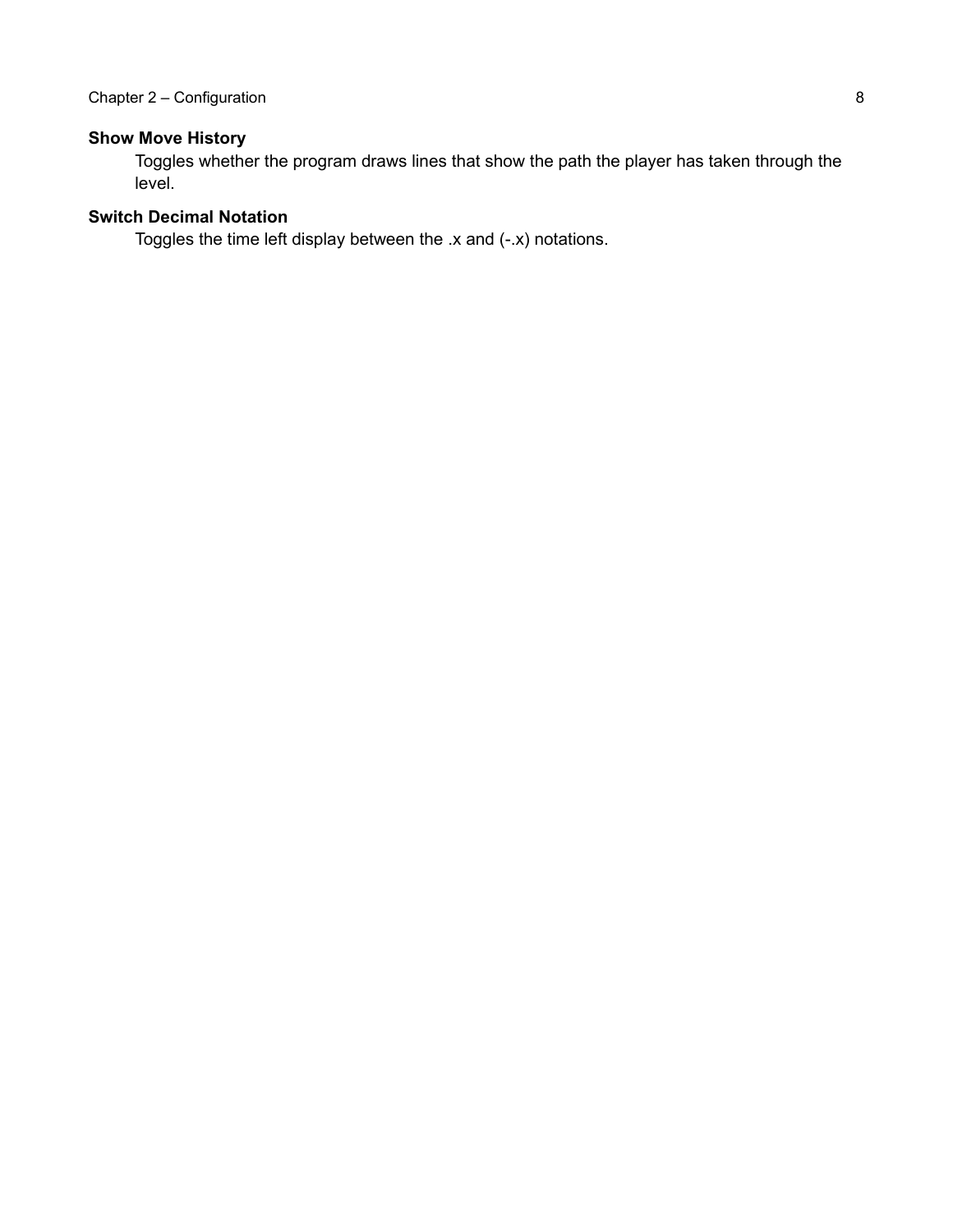# <span id="page-8-2"></span>**Chapter 3 – Solutions, Savestates, and Macros**

SuperCC has many options for managing and keeping track of solutions, savestates, and macros at any stage of level solving.

### <span id="page-8-1"></span>**Solutions**

A solution is a collection of data that recreates some state. It contains moves, seed, step, ruleset, initial slide, and encoding in a JSON format.

#### **Saving a Solution**

You can save a solution through **Solution > Save** or **Ctrl + S**. By default, the file will be saved in *<current directory>/succsave/<levelset name>/<level number>\_<level title>-<ruleset>.json*. If such a file already exists, it will be overwritten. If you wish to save in a different location and/or with a different name, use **Solution > Save as** or **Ctrl + Shift + S**.

#### **Opening a Solution**

You can open a solution through **Solution > Open** or **Ctrl + O**.

#### **Copying**

Solutions can also be copy and pasted with raw text. To copy one, use **Solution > Copy solution** or simply **Ctrl + C**. This will generate the entire JSON and place it in your clipboard.

You can also copy the raw moves up to and including the current position into your clipboard with **Solution > Copy all previous moves**. Similarly, you can do the same with future moves with **Solution > Copy all future moves**. You can also get the raw moves of macros at **Solution > Copy macro moves** and choosing a macro.

#### **Pasting**

To paste a copied solution, use **Solution > Paste solution** or **Ctrl + V**. If the copied solution is a complete JSON, it will run equivalently to opening one — from the beginning of the level. However, if the solution isn't a proper JSON, it will try parsing the string as raw moves, meaning it only looks for the characters u, r, d, l,  $-$ ,  $\leq$ ,  $\leq$ ,  $\leq$ ,  $\leq$ , and  $\leq$ , both uppercase and lowercase, and characters representing mouse moves. It executes them on the spot similar to a macro.

### <span id="page-8-0"></span>**Savestates**

A savestate is a snapshot of a state of the level. They can be used to quickly go back to a specific point. When you change the level they are deleted.

#### **Creating a Savestate**

A savestate may be created with the combination **Shift + <any key>**. You cannot use keys that are bound to some control.

#### **Loading a Savestate**

To load a savestate saved under some key, just press it.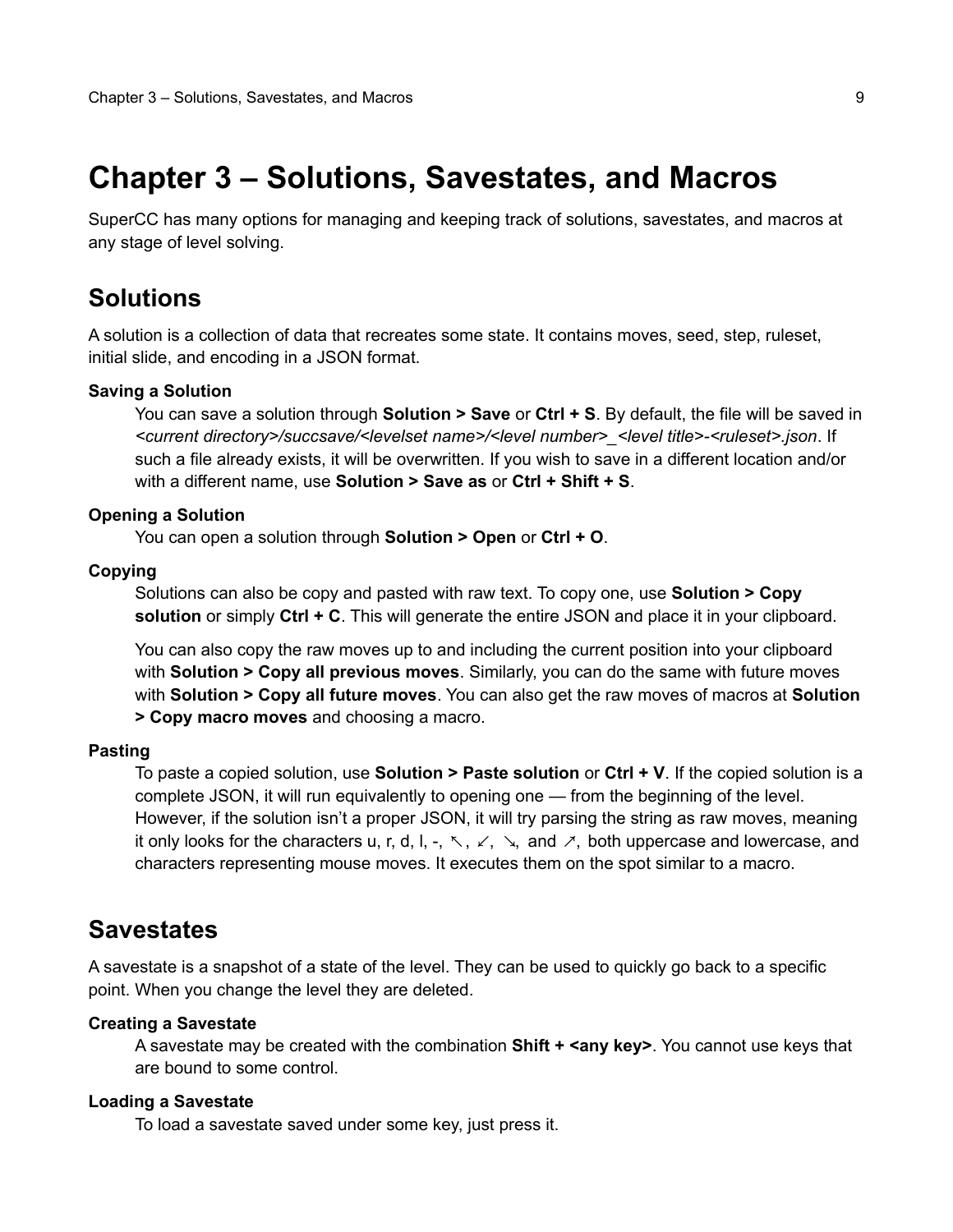#### **Saving Savestates to Disk**

If you want to keep your savestates even after quitting SuperCC or changing a level, you can use **Solution > Save all states to disk** to do so. This will create a SER file in the place solutions are saved with the same name. **Note:** The current moves and state are not saved unless they were saved into a savestate.

#### **Loading Savestates from Disk**

To load all saved savestates for a level, simply go to **Solution > Load states from disk** and choose the appropriate file. You may then use the savestates.

### <span id="page-9-0"></span>**Macros**

Macros are recorded sequences of moves that can be executed at any point. They're essentially a copy-paste function for moves. They can be very useful if you want to modify an earlier point in the route without having to redo the rest.

#### **Creating a Macro**

To start recording moves, press **Ctrl + Shift + <number key>**. When you are done, repeat that combination to end recording.

#### **Loading a Macro**

To run your recorded moves, simply press **Ctrl + <number key>**.

#### **Saving Macros to Disk**

Macros are saved along with savestates. Therefore, they can be saved with **Solution > Save states to disk**.

#### **Loading Macros from Disk**

Similarly, use **Solution > Load states from disk** to load macros from disk.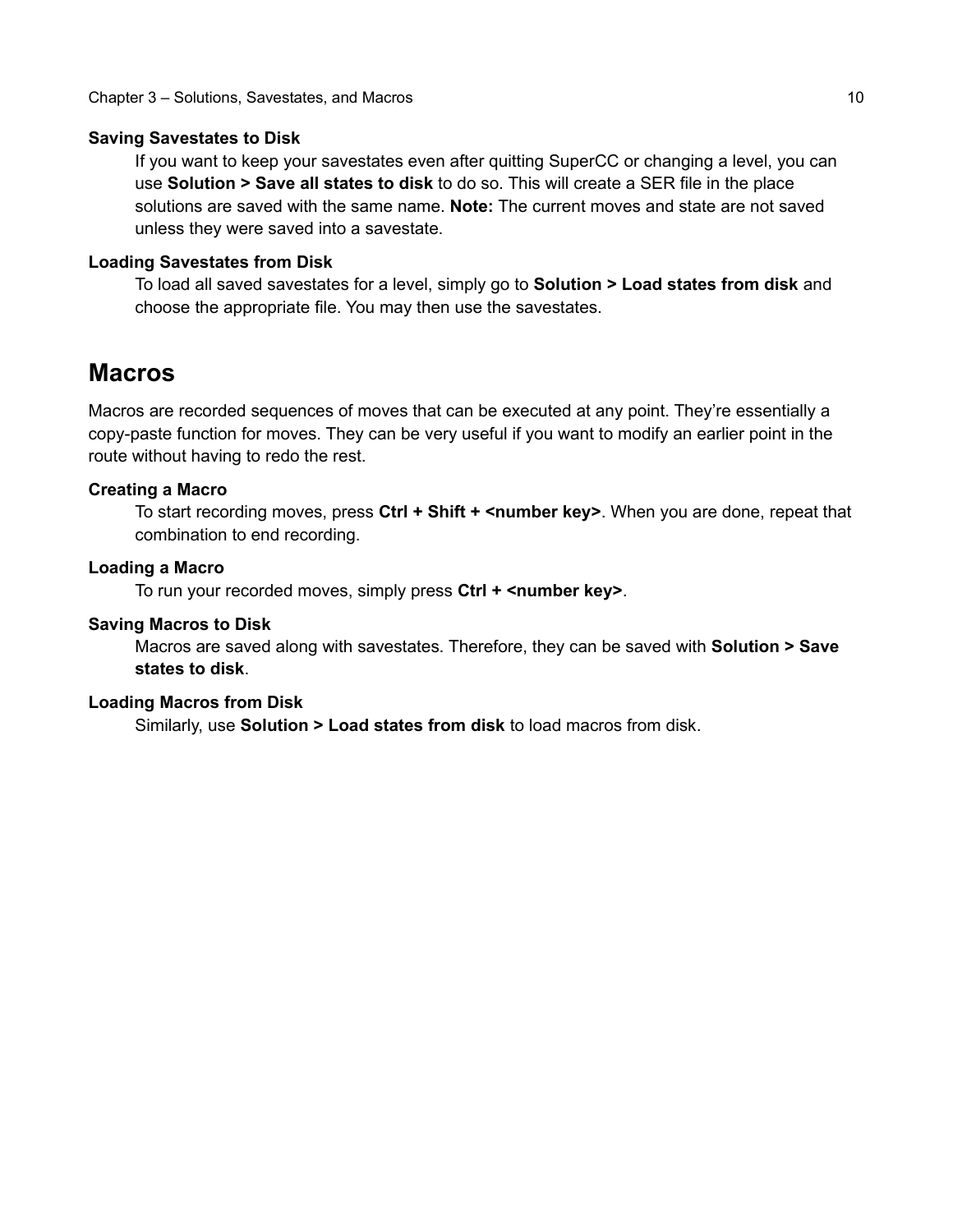# <span id="page-10-0"></span>**Chapter 4 – TWS**

SuperCC offers integration with TWS files both for reading and writing purposes.

All TWS functionality is offered in the **TWS** menu. The options are described below.

#### **Write Solution to New TWS**

This creates a new TWS file that only contains the solution being saved for the current level.

#### **Open TWS**

This loads the entire TWS for the levelset and allows you to load solutions from it.

#### **Load Solution**

If a TWS is opened, it loads the solution saved within it.

#### **Verify TWS**

If a TWS is opened, it goes through all level solutions and determines whether they were saved via Tile World, SuperCC, Melinda Router, or if there is no solution. The information is displayed in a popup window.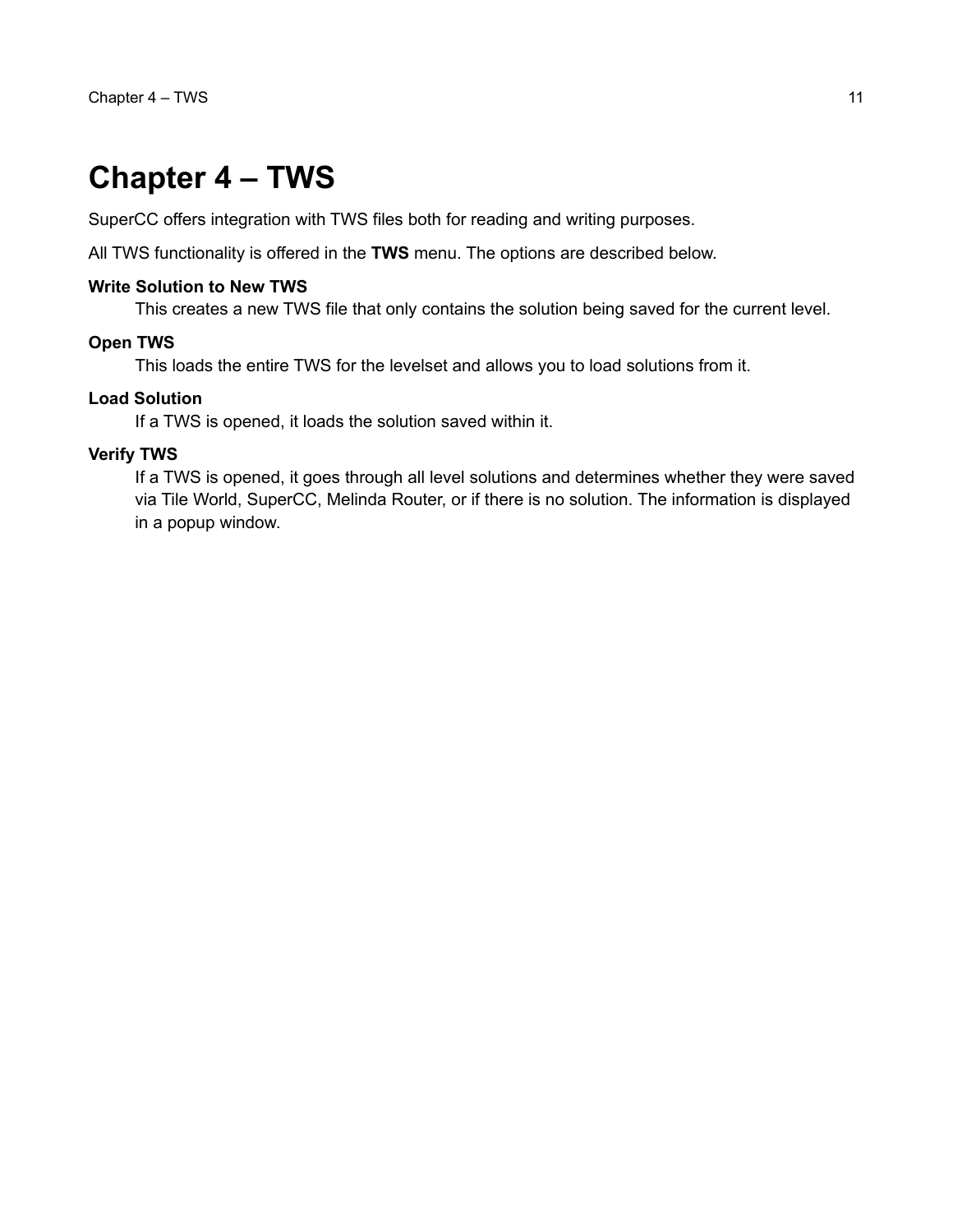# <span id="page-11-2"></span>**Chapter 5 – Miscellaneous**

# <span id="page-11-1"></span>**Level Settings**

Settings related to the level itself can be found under the **Level** menu or accessed with the function keys **F1** – **F4**.

#### **Change Stepping Value (F1)**

Changes the initial step of the level. It cycles through all values for the ruleset. The MS ruleset has stepping values EVEN and ODD, Lynx has EVEN, EVEN + 1, EVEN + 2, EVEN + 3, ODD,  $ODD + 1$ ,  $ODD + 2$ , and  $ODD + 3$ .

#### **Set RNG Seed (F2)**

Changes the initial seed of the level that affects all random elements. Valid values are between 0 and 2147483647  $(2^{31}-1)$ 

#### **Change Ruleset (F3)**

Flips between the MS and Lynx rulesets.

#### **Change Initial RFF Direction (F4)**

Cycles through the initial direction of RFFs: UP, RIGHT, DOWN, LEFT. This setting only applies to the Lynx ruleset.

### <span id="page-11-0"></span>**Seed Search**

A common problem in *Chip's Challenge* are random elements causing the same route to sometimes fail and sometimes succeed. The seed search tool will allow you to estimate the success rate of a given route and even find specific seeds that work. To access the tool, go to **Solution > Search for seeds** and select the JSON file of the route you want to test.

You may pause the search at any time and resume it later, or end it by closing the window.

|                                            |                         | Begin            |      |  |  |
|--------------------------------------------|-------------------------|------------------|------|--|--|
| Num Threads:                               |                         |                  |      |  |  |
| <b>Starting Seed:</b>                      |                         | 0                |      |  |  |
| Successes: 0/0 (0%)<br><b>Example Seed</b> |                         |                  |      |  |  |
| Search Type:                               | <br><b>◎ Until Exit</b> | ◯ Until Position | 0, 0 |  |  |
| Seed Search                                |                         |                  |      |  |  |

**Seed Search Window**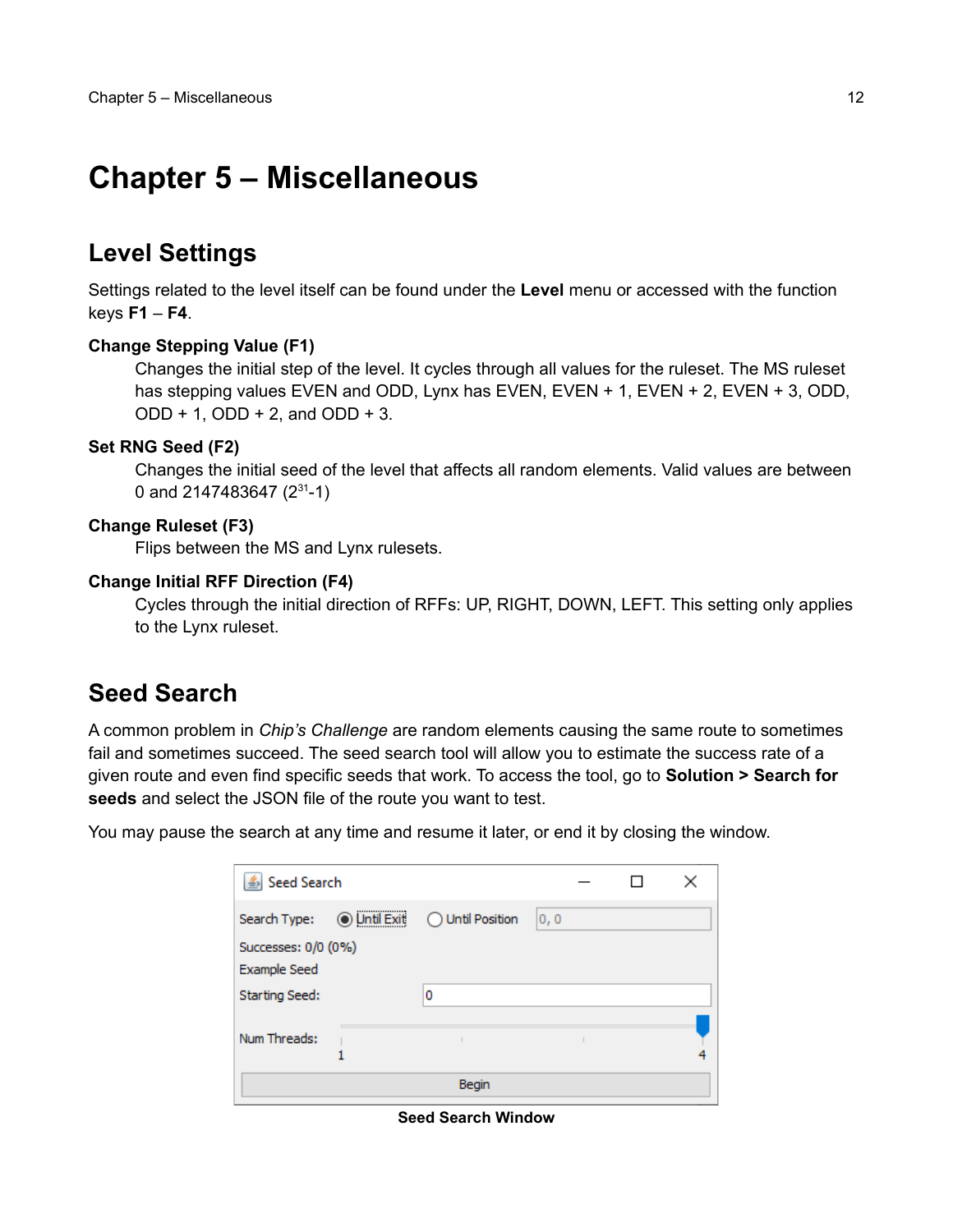#### **Search Type**

There are two options to search for seeds: **Until Exit**, which determines a seed successful if the solution ends on the player completing the level, or **Until Position**, which checks if the solution ends on the player being on the given coordinate.

#### **Successes**

Displays the proportion of seeds in which the solution is successful.

#### **Example Seed**

Shows the last found successful seed.

#### **Starting Seed**

Allows you to set which seed the search will start from.

#### **Num Threads**

Allows you to set how many CPU threads will be used to search for seeds. Each thread will then search through its own range concurrently.

### <span id="page-12-0"></span>**GIF Recorder**

This tool allows you to output an animated GIF file of part of the playback. You can access it through **Tools > Record gif**.

| <u>  ⑤</u> Gif Recorder |    | ×        |
|-------------------------|----|----------|
| $\odot$ 5 fps           |    |          |
| $\bigcirc$ 10 fps       |    |          |
| Length (seconds)        |    | 2.5<br>÷ |
|                         | Ok |          |
|                         |    |          |

**GIF Recorder Window**

There are only two settings for a GIF recording: should it play at 5 or 10 frames per second, and how many seconds it should play back. If the length is longer than the playback, it will only record for the duration of the playback.

The recording will start from the current state and progress through the move history until the end or the appropriate length is reached.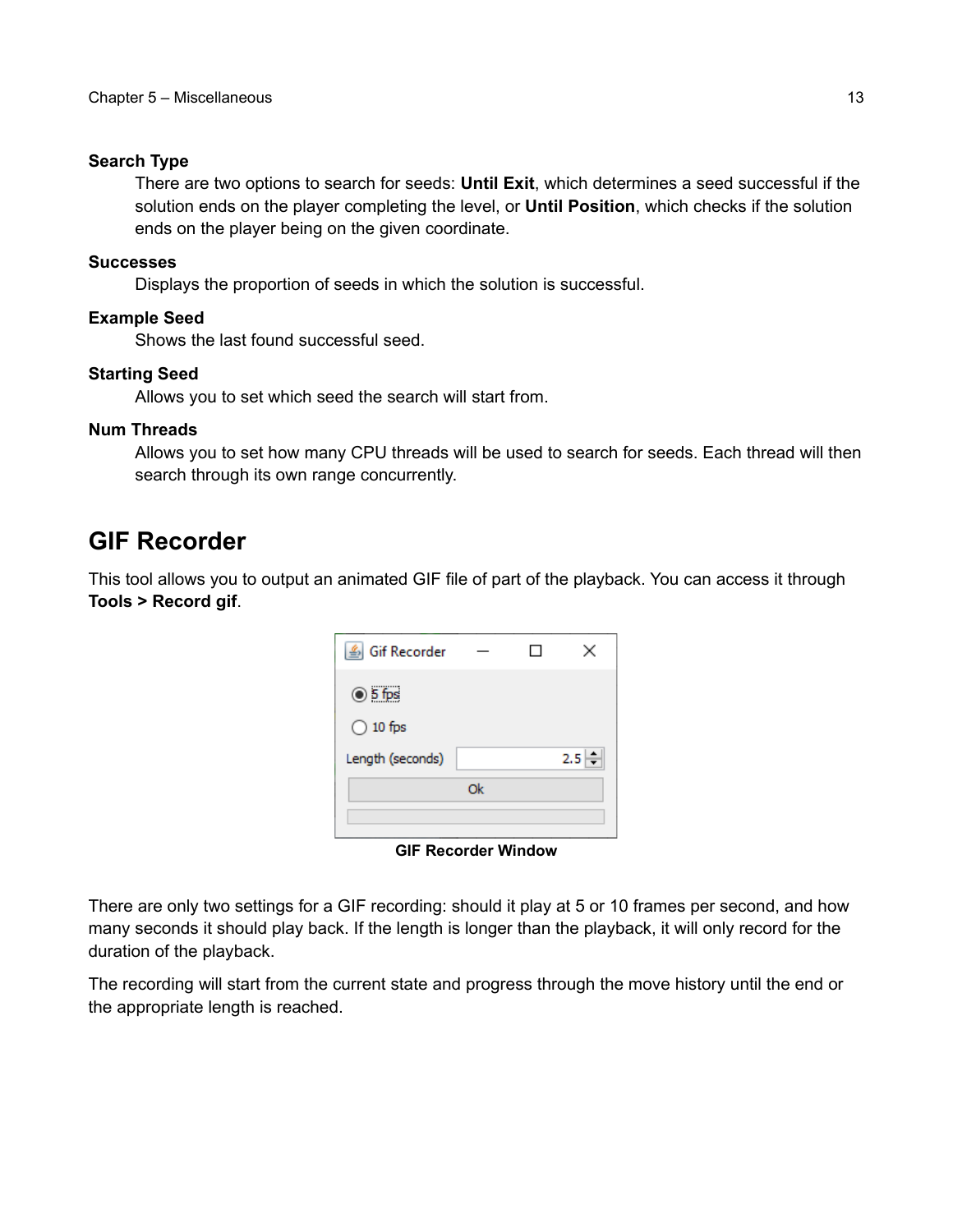# <span id="page-13-0"></span>**Command Line Usage**

SuperCC can be run through a terminal with additional options. Below is the help for the usage.

```
usage: SuperCC.jar [-h] [LEVELSET [-lr N] [-s STEP] [-f DIR] [-m RULE] [TWS [--testtws]]]
-h Display this help and exit.
-l Load level number N.
-r Load level with starting RNG seed N.
-s Load level with a step parity of STEP.
-f Load level with an initial random force floor direction of DIR.
-m Load level with a ruleset of RULE.
LEVELSET Open the levelset given by this path.
TWS Set the TWS file to the one given by this path.
--testtws Perform a unit test on the given TWS file with the given levelset.
STEP must be one of: [EVEN, EVEN + 1, EVEN + 2, EVEN + 3, ODD, ODD + 1, ODD + 2, ODD + 3].DIR must be one of: [UP, LEFT, DOWN, RIGHT].
RULE must be one of: [MS, LYNX].
```

```
Each flag has an alternate form of: [-h/--help/-?], [-l/--level], [-r/--rng],
[-s/--step], [-f/--rff], [-m/--rules].
```
For example, to automatically open LESSON 8 in odd step in the lynx ruleset, one could type java -jar SuperCC.jar data/CHIPS.DAT -l 8 -s ODD -m LYNX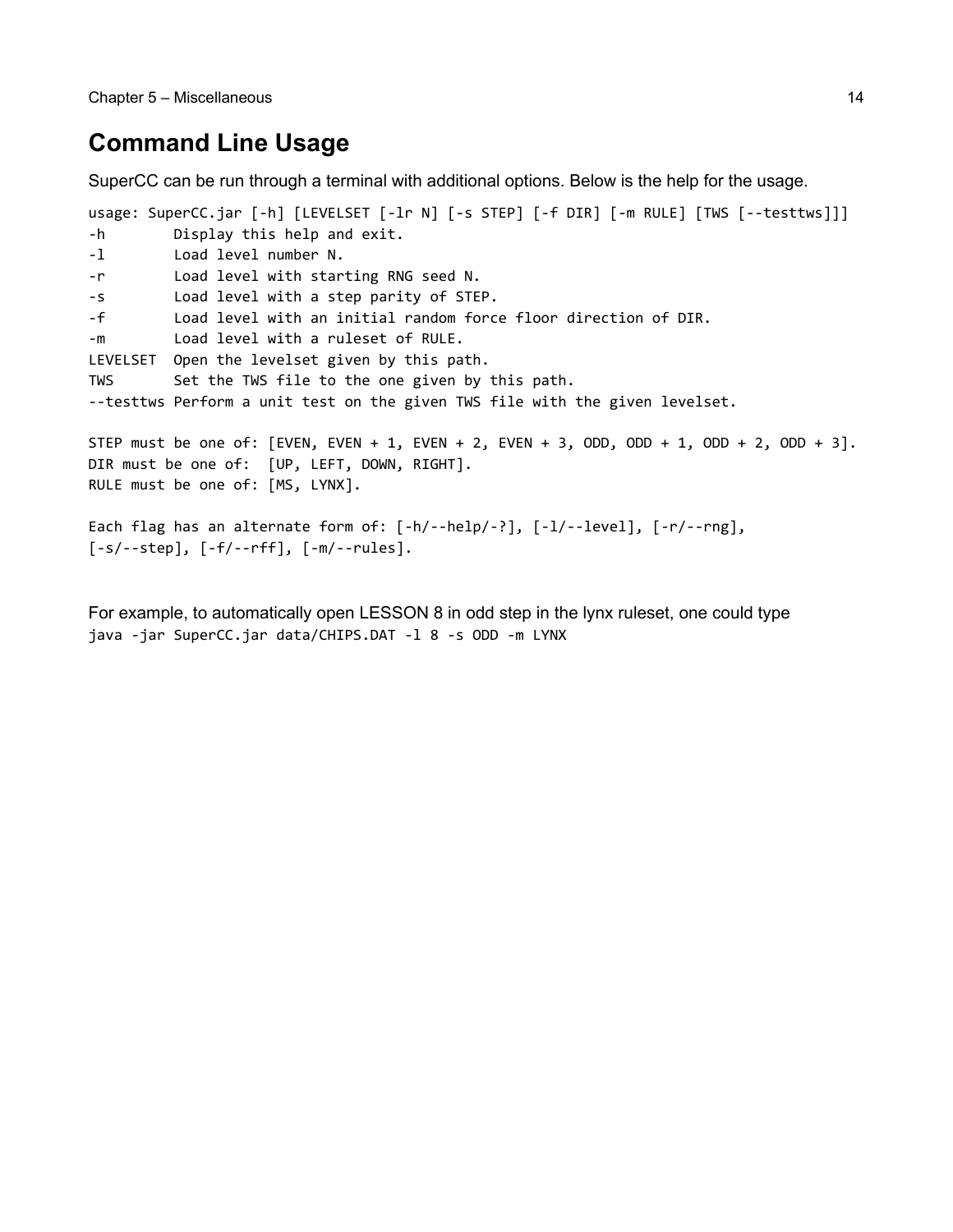# <span id="page-14-2"></span>**Chapter 6 – Cheats**

Cheats are a powerful routing feature that allow you to dynamically manipulate the state of the level.

Cheats are not saved in solutions, both JSON and TWS. They are however preserved in savestates.

### <span id="page-14-1"></span>**Cheats Menu**

Some cheats are located in the **Cheats** menu. Specifically ones that alter the general state of the level.

#### **Change Inventory**

Opens a window that allows you to modify how many keys you have, what boots you have, and how many chips you still have to collect.

#### **Change Timer**

Opens a window where you can change the time remaining. This affects blob and teeth movement.

#### **Change Monster List Positions**

Opens a popup window where you can manually modify the monster list order.

#### **Change Slip List Positions**

Opens a popup window where you can manually modify the slip list order.

#### **Press Green Button**

Simulates a green button press.

#### **Press Blue Button**

Simulates a blue button press. The tanks turn around immediately and start moving on the very next turn.

### <span id="page-14-0"></span>**Right Click Menu**

You can also modify single tiles of a level. Right clicking on a tile opens up a cheats menu for it. The options slightly differ depending on the type of tile.

#### **Move Chip Here**

Instantly moves the player onto the chosen tile.

#### **Remove Tile**

Removes the tile on the foreground layer, bringing forward whatever is in the background.

#### **Insert Tile**

Inserts the chosen tile onto the foreground layer, pushing any non-floor tile already there to the background (MS) or simply overwriting it (Lynx). The hexadecimal values are as defined by [the](https://wiki.bitbusters.club/DAT#Tile_encoding)  [DAT format.](https://wiki.bitbusters.club/DAT#Tile_encoding) Lynx doesn't allow adding creatures as inanimate tiles, including blocks.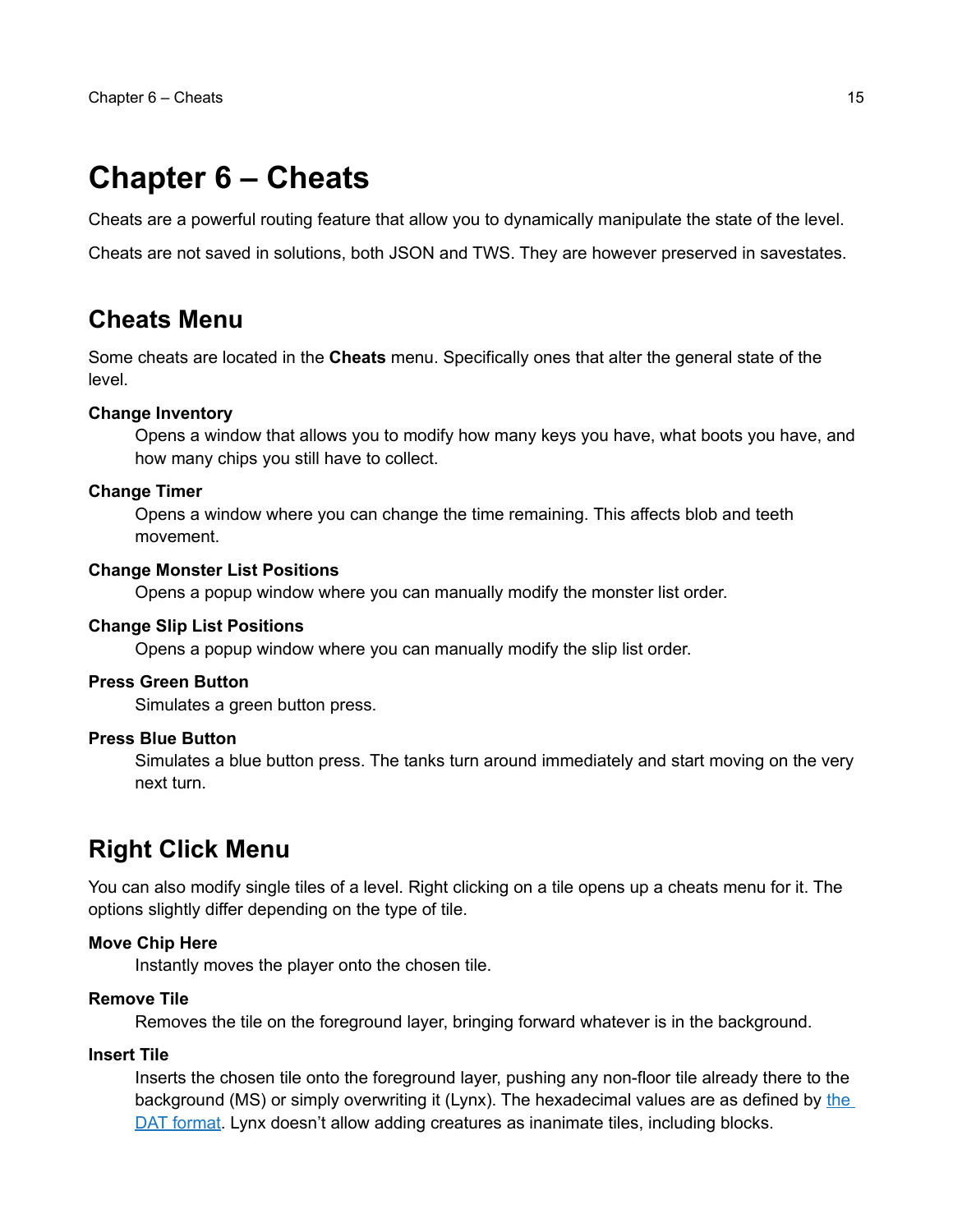#### Chapter 6 – Cheats 16

#### **Insert Creature**

Inserts the chosen creature onto the current tile, facing the chosen direction, fully animated. Lynx considers blocks to be creatures and doesn't allow tanks to be still when it can move forward.

#### **Change Creature's Direction**

This option is only visible if the selected tile contains a creature. It allows you to instantly change its direction.

#### **Animate Creature**

This option only shows up on creatures that are not in the monster list. It adds the creature onto the end of the list.

#### **Kill Creature**

Removes the selected creature from the level, appropriately adjusting the monster order of other creatures.

#### **Press Button**

Shows up on buttons. Simulates a click of that button on the current tick.

#### **Open Trap**

Shows up on traps only in the MS ruleset. Opens the selected trap on the current tick.

#### **Close Trap**

Shows up on traps only in the MS ruleset. Closes the selected trap on the current tick.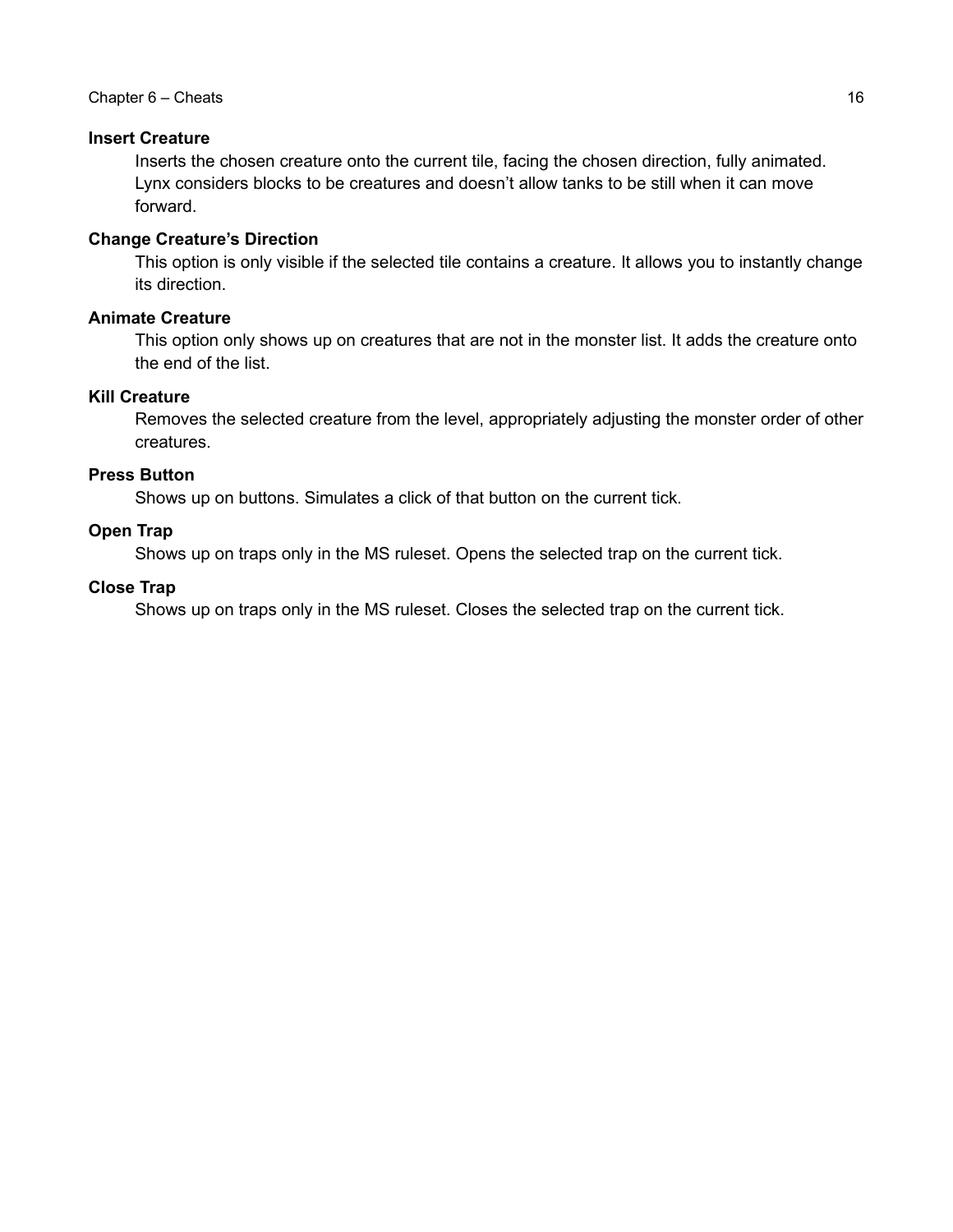# <span id="page-16-1"></span>**Chapter 7 – TSP Solver**

TSP stands for Traveling Salesman Problem. It is the problem of finding the shortest path that visits all points once. Computationally, it is not a trivial problem and this tool uses heuristics to hopefully find a solution as close to optimal as possible. You may find this tool in **Tools > TSP Solver**.

# <span id="page-16-0"></span>**User Interface**

| <b>多 TSP Solver</b> | и                               |              | 2              |           | 3            | ×<br>$\Box$                                        |
|---------------------|---------------------------------|--------------|----------------|-----------|--------------|----------------------------------------------------|
| Nodes               |                                 | <b>Exits</b> |                |           | Restrictions |                                                    |
| Start temperature   | All Chips<br>$\ddot{}$<br>100.0 | Quick        | $\ddot{}$<br>۰ | All Exits |              | $\ddot{}$<br><b>Treat as walls</b><br>$\Box$ Water |
| End temperature     | 0.1                             | Normal       |                |           |              | $\Box$ Fire                                        |
| Cooling factor      | 0.995                           | Long         |                |           |              | $\Box$ Bombs<br>$\Box$ Thieves                     |
| Iterations          | 20000                           | Thorough     |                |           |              | $\Box$ Traps                                       |
|                     |                                 |              | <b>Run</b>     | 5         |              | 6                                                  |

#### **TSP Solver User Interface**

#### **1. Nodes**

This is the list of all positions the player has to visit. To add or remove a position, type in two numbers between 0 and 31 inclusive separated by a space and click the appropriate **+** or **–** button. The numbers represent the x and y coordinates respectively. Alternatively, you can press the **All Chips** button to automatically add all chips in the level to the list.

#### **2. Exits**

This list contains the possible end points of the path. Only one of these can be chosen. The **All Exits** button automatically adds all exit tiles in the level to the list. All other user interface functionality is the same as in nodes.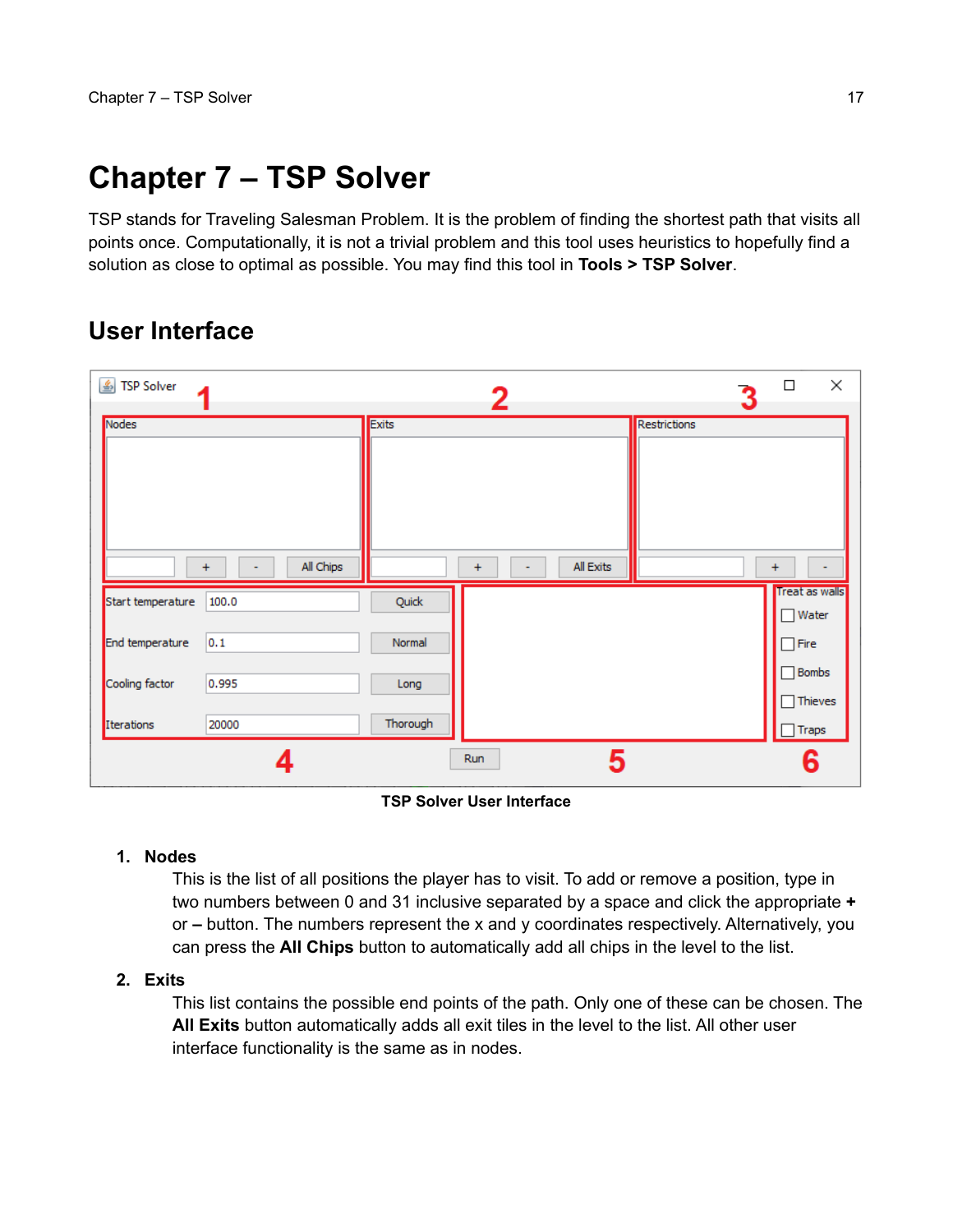#### **3. Restrictions**

This list specifies which node needs to be visited before another. This requires the input of four numbers between 0 and 31 inclusive separated by spaces. They represent the x1 and  $y1$  coordinates of the node that must be visited before the node at x2,  $y2$ . Be careful not to create a dependency loop, otherwise no solution will be found.

#### **4. Algorithm Settings**

The solver uses the [simulated annealing](https://en.wikipedia.org/wiki/Simulated_annealing) algorithm. In short, it generates solutions and randomly varies them. The lower the temperature, the more likely it is to reject worse solutions as it slowly homes in on the local optimum. The temperature drops fast at first, but slows down exponentially by the cooling as it approaches the end temperature. It takes the following four inputs:

- 1. **Starting temperature** the starting value of the temperature parameter, which decreases over time at each step.
- 2. **Ending temperature** the boundary value that ends the algorithm when temperature goes below it.
- 3. **Cooling factor** the value temperature is multiplied by at each step, it must by smaller than 1. Optimally, it should be as close to 1 as possible, although that can drastically increase running time.
- 4. **Iterations** how many different paths the algorithm will try at each step.

You may use the presets **Quick**, **Normal**, **Long**, **Thorough** to automatically set the parameters.

#### **5. Information Display**

This outputs the information about the progress of the algorithm.

#### **6. Treat As Walls**

This setting will treat the selected tiles as walls when finding the shortest paths between nodes.

# <span id="page-17-0"></span>**Running the Solver**

When the algorithm is run, the level first restarts, so you may need to set up the level state as a separate level.

Next, a path-finding algorithm attempts to find the shortest distance between all nodes and exits. The path-finding algorithm ignores all monsters, as well as most tiles. The only thing it takes into account are: Chip, ice, force floors, teleports, and all acting walls except closed toggle doors.

Next, the simulated annealing algorithm is run on the generated distances. It finds progressively faster routes that go through all nodes and reaches an exit while obeying all restrictions.

The result is not necessarily optimal due to the nature of the problem and the algorithm. It may require multiple runs to find the optimal route. The more nodes there are, the more possible routes there are, and that number increases very fast (factorial).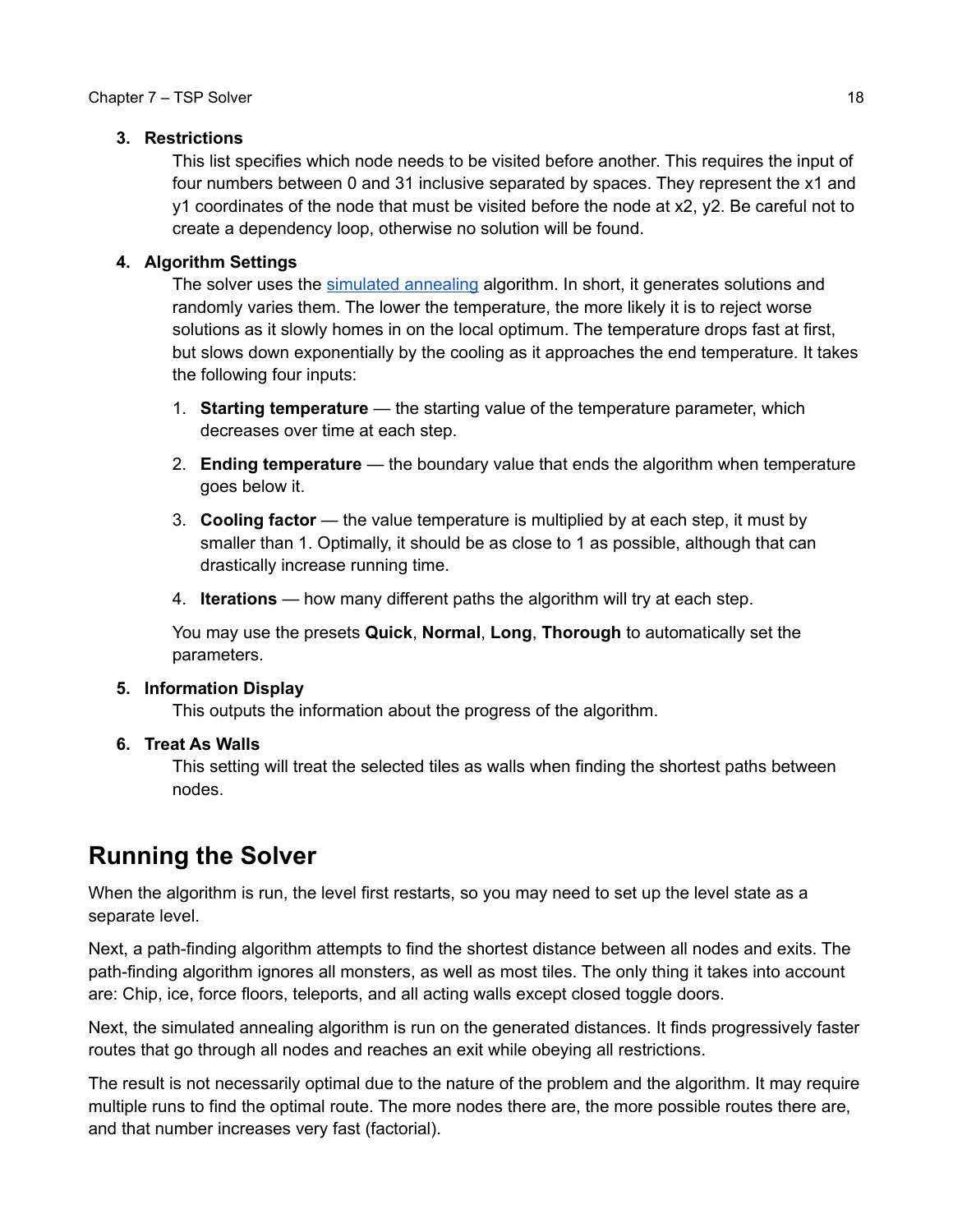# <span id="page-18-0"></span>**Chapter 8 – Variation Testing**

Some levels may feature an area where the player cannot easily predict the outcome and must test every possibility in order to find the fastest route. This often includes lots of monster collisions. SuperCC's solution to this is **VariationScript**, a scripting language designed to automate variation testing.

VariationScript is similar to many [C programming language family](https://en.wikipedia.org/wiki/Category:C_programming_language_family) languages in its syntax. However, it does not belong to it. It abstracts away the generation of all permutations of moves as defined by the player and offers functions that give information about the state of the level at any point of the process.

Variation testing can be accessed through **Tools > Variation testing**.

|                | <b><i>Le Variation testing</i></b> |                                                | П | × |  |  |
|----------------|------------------------------------|------------------------------------------------|---|---|--|--|
|                | Enter code below<br>Run            |                                                |   |   |  |  |
|                |                                    | 0.000%                                         |   |   |  |  |
|                | Solutions found: 0                 |                                                |   |   |  |  |
| $\mathbf{1}$   | all;                               |                                                |   |   |  |  |
| $\overline{2}$ |                                    | $[10ud, 5w]$ $(4, 15)$ $\{ \}$                 |   |   |  |  |
|                |                                    | 3 for (var i = $0$ ; i < 10; i += 1) {         |   |   |  |  |
| $4^{\circ}$    |                                    | if(getForegroundTile(3, 3) == $GLIDER$ LEFT) { |   |   |  |  |
| $5 -$          |                                    | move $(7r, 2u)$ ;                              |   |   |  |  |
| 6              | $\longrightarrow$                  |                                                |   |   |  |  |
|                |                                    | $7$ move (w);                                  |   |   |  |  |
|                | $8 \rightarrow$                    |                                                |   |   |  |  |
|                |                                    |                                                |   |   |  |  |
|                |                                    |                                                |   |   |  |  |
| Console        |                                    |                                                |   |   |  |  |
|                |                                    |                                                |   |   |  |  |
|                |                                    |                                                |   |   |  |  |
|                |                                    |                                                |   |   |  |  |
|                |                                    |                                                |   |   |  |  |
|                |                                    |                                                |   |   |  |  |
|                |                                    |                                                |   |   |  |  |
|                |                                    |                                                |   |   |  |  |

#### **Variation Testing Window**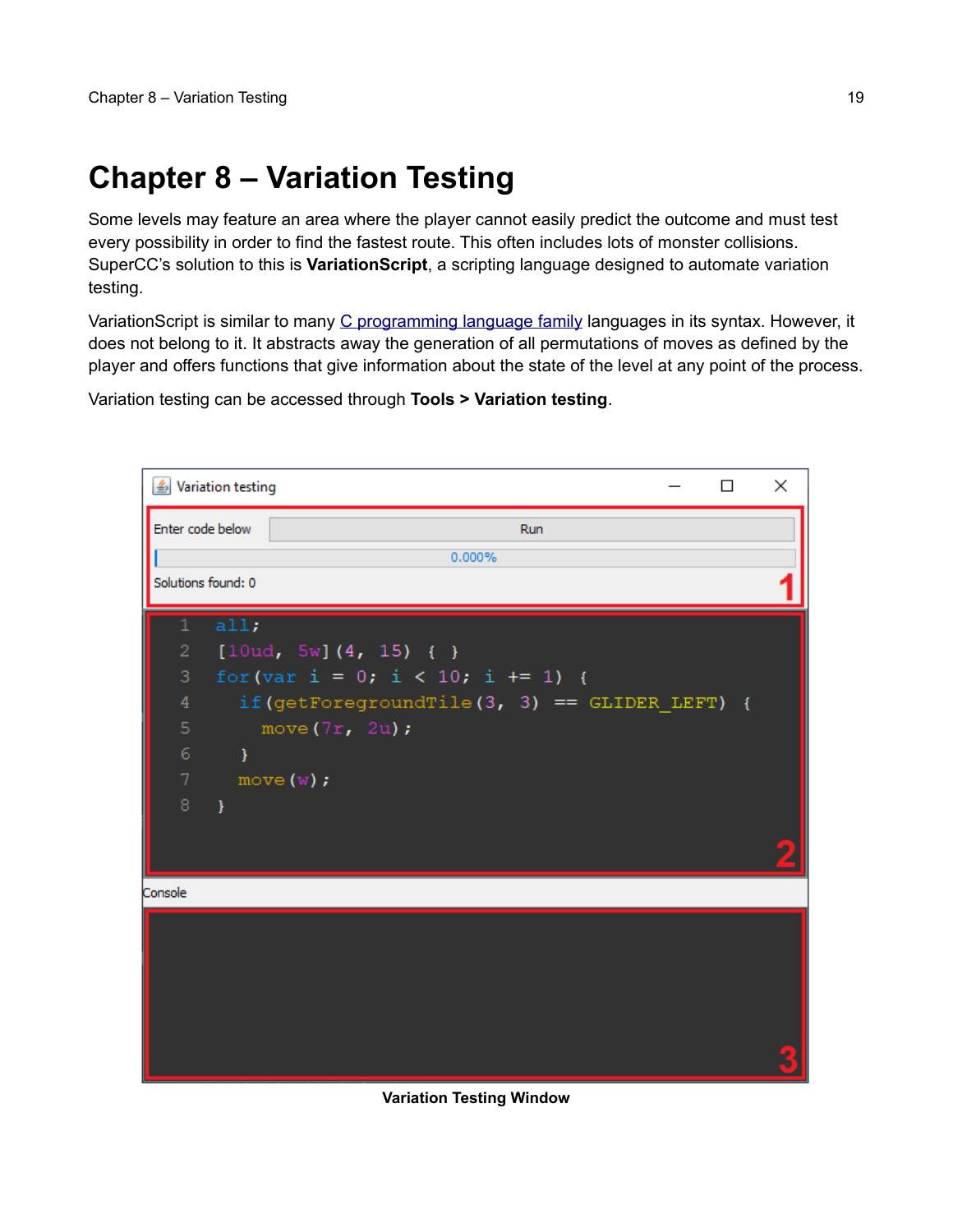#### **1. Progress Area**

This region displays the progress information while the script is running. There is a progress bar that shows the percentage of variations tested and the number of solutions found so far. Progress isn't necessarily linear, as large branches of the search space may be discarded, resulting in a jump in progress. To start the script press the **Run** button and to stop it, press it when it says **Stop**.

#### **2. Code Area**

This is where the VariationScript code goes. Syntax highlighting is done automatically.

#### **3. Console**

This displays all messages regarding the script. It displays all syntax and runtime errors encountered in the code. When running the script, it shows the upper bound of the number of variations to test. When the script ends, it shows how many of them have been tested, how many solutions were found, how long the script ran, and how many variations per second were tested on average. All print statements are also displayed here.

## <span id="page-19-0"></span>**Basics**

The language is divided into four basic units:

#### **1. Sequences**

These represent a set of permutations to be generated in a specific order from some collection of moves. A valid script must contain at least one sequence.

#### **2. Statements**

These are the building blocks of code, containing code to be executed.

#### **3. Expressions**

These evaluate to some value.

#### **4. Literal Value**

These represent a specific value of a certain type.

As mentioned above, **a valid script must contain at least one sequence**. All else is optional.

For the script to run successfully, it must have correct syntax and no runtime errors. Syntax errors are caught immediately on running the script and the console displays where the error is and why, although sometimes the mistake may not be immediately obvious. When multiple errors are present, it is best to take care of the first one before trying again, as a syntax error in one part of the program may cause more parsing errors in a later part as well.

Runtime errors happen when the script is already running and encounters something invalid that the syntax doesn't forbid. This may be, for instance, a mathematical operation performed on a variable that doesn't contain a number.

There may also be unknown errors or ones relating to the implementation of the language itself. Please report these errors with as much information as possible.

Comments are ignored by the script. A comment is anything after // until the end of the line.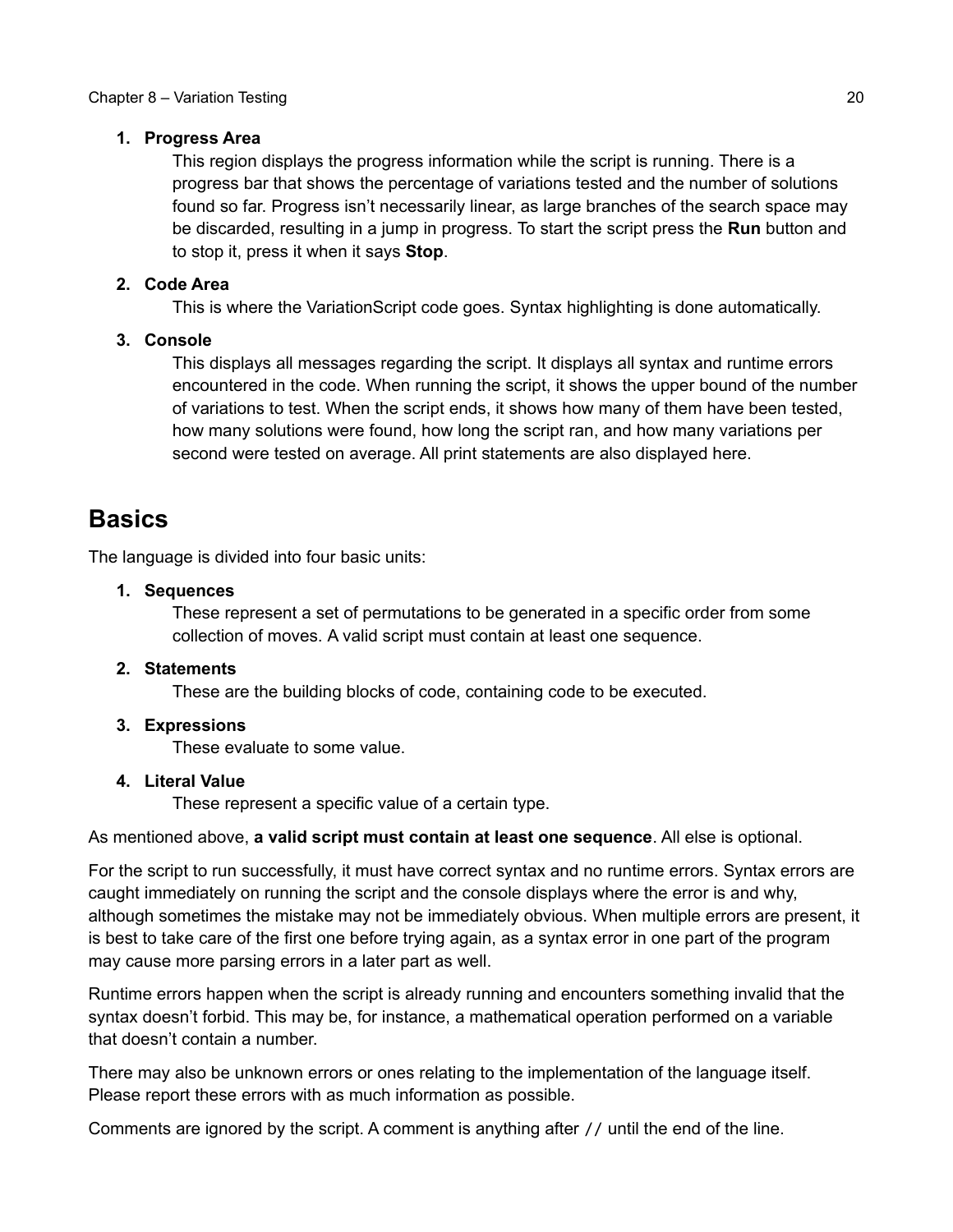# <span id="page-20-0"></span>**Sequences**

The most important unit of code. Without one, the script cannot run. Its purpose is to generate all permutations of some collection of moves in a particular, run them, and possibly execute some code during that.

Permutations are generated in a specific order that can be thought of as an alphabetical order but you can set the order yourself. By default, the order is  $u, r, d, 1, w, h$ . This represents the moves up, right, down, left, wait, and half-wait respectively. This order means that up comes before right and so on. Shorter permutations come before longer ones.

The syntax of sequences is as follows:

```
[<forcedMoves>][<moves>](<range>) {
   order <moveOrder>;
   <control>: <statement>
}
```
- <forcedMoves> a comma-separated collection of moves that each permutation must contain. The order of the moves doesn't matter, as the ordering is determined by the order statement.
- <moves> a comma-separated collection of moves, just like <forcedMoves>, but this collection doesn't force all moves to appear in the permutation. This means that if the size of the collection is larger than the length of the permutation, the sequence will also generate all subsets of these moves in the same order as the permutations are generated in.
- < range> the range of lengths of the permutations to be generated. This counts compound moves as a single move. The numbers must be given in the literal form. If no value is given, it assumes the size of <forcedMoves> and <moves>. If the range contains one number, that is the only length that will be generated. If the range is two comma-separated numbers, the generated permutations will have length between those values inclusive if possible, regardless of order.
- order <moveOrder> an optional statement that allows you to set the ordering of generated permutations and subsets. <move0rder> must contain each of the six types of moves exactly once in the order you want. An absence of this statement implies an order urdlwh;
- <control> specifies what should happen at a specific point of running a variation. It is to be followed with a single statement (for multiple statements, use a block statement). A sequence can have any number of controls. They are as follows:
	- start executed before a permutation is run
	- beforeMove executed before a move of the permutation is made
	- afterMove executed after a move of the permutation is made
	- beforeStep executed before the player performs a move
	- afterStep executed after the player performs a move
	- end executed after a permutation is run

Note the distinction between move and step. A move is the entire unit and is made of multiple steps. For example, urr is a single move consisting of three steps u, r, and r.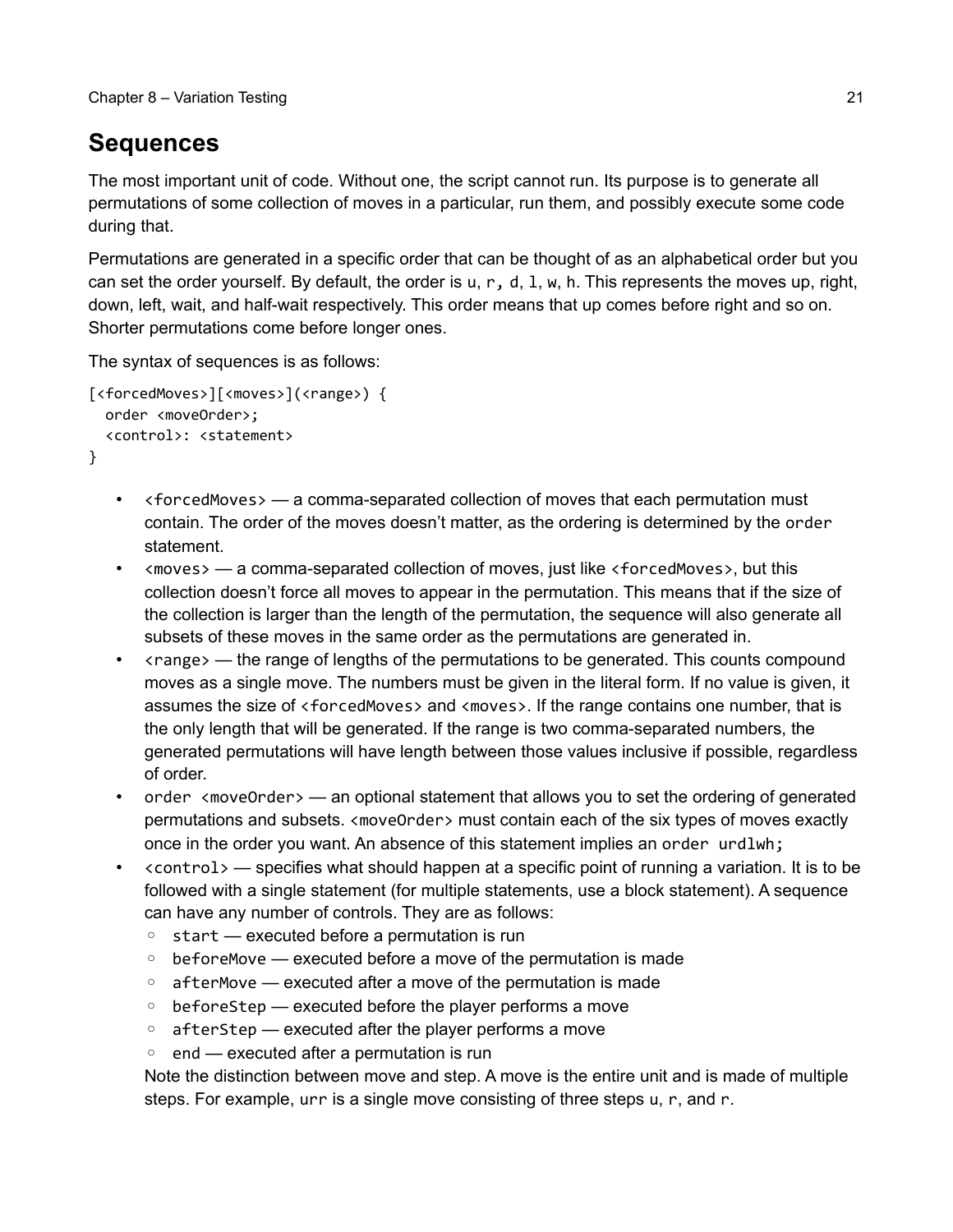#### Chapter 8 – Variation Testing 22

As an example:



This will generate all permutations of lengths 4 to 6 that contain the moves u, dd, dd. Additionally, it can contain any of the moves r, r, r, 1 to fill out the length. The order was also set to dlruwh, which means that down moves are first in the "alphabetical" order.

Therefore, the first permutation will be ddddlu followed by ddddul then ddlddu and so on until it reaches urrrdddd.

# <span id="page-21-0"></span>**Statements**

These contain common control structures as well as code to be executed.

- all <expression>; by default, VariationScript immediately stops running and returns the first solution it finds. To have it return more solutions, this statement must be present within the code, best at the beginning. The expression sets the maximum number of solutions the script will return. It is optional and by default it's set to 1000. If an expression is present, it must evaluate to a number.
- if/else a conditional control structure. If the expression within the if statement is true, the following statement is executed. Otherwise, it tests the next else if branch or executes the statement after else. Whether an expression is true or false is explained in the next section. There can be any number of else if branches. To have it run multiple statements, a block statement is required. The syntax is:

```
 if(<expression>)
   <statement>
 else if(<expression>)
   <statement>
 else
   <statement>
```
• for — a looping control structure. It consists of three parts: the first one is an expression statement executed before the loop begins; the second one is an expression that evaluates to true or false, if true, the statement after the loop is executed, if false, the loop ends; the third one is an expression to be evaluated after a loop is complete and before the condition is checked. The most common loops set a counter variable in the first part, check if it's smaller than some value, and increase it by 1 in the third part. The syntax is:

```
 for(<expression statement>; <expression>; <expression>)
   <statement>
```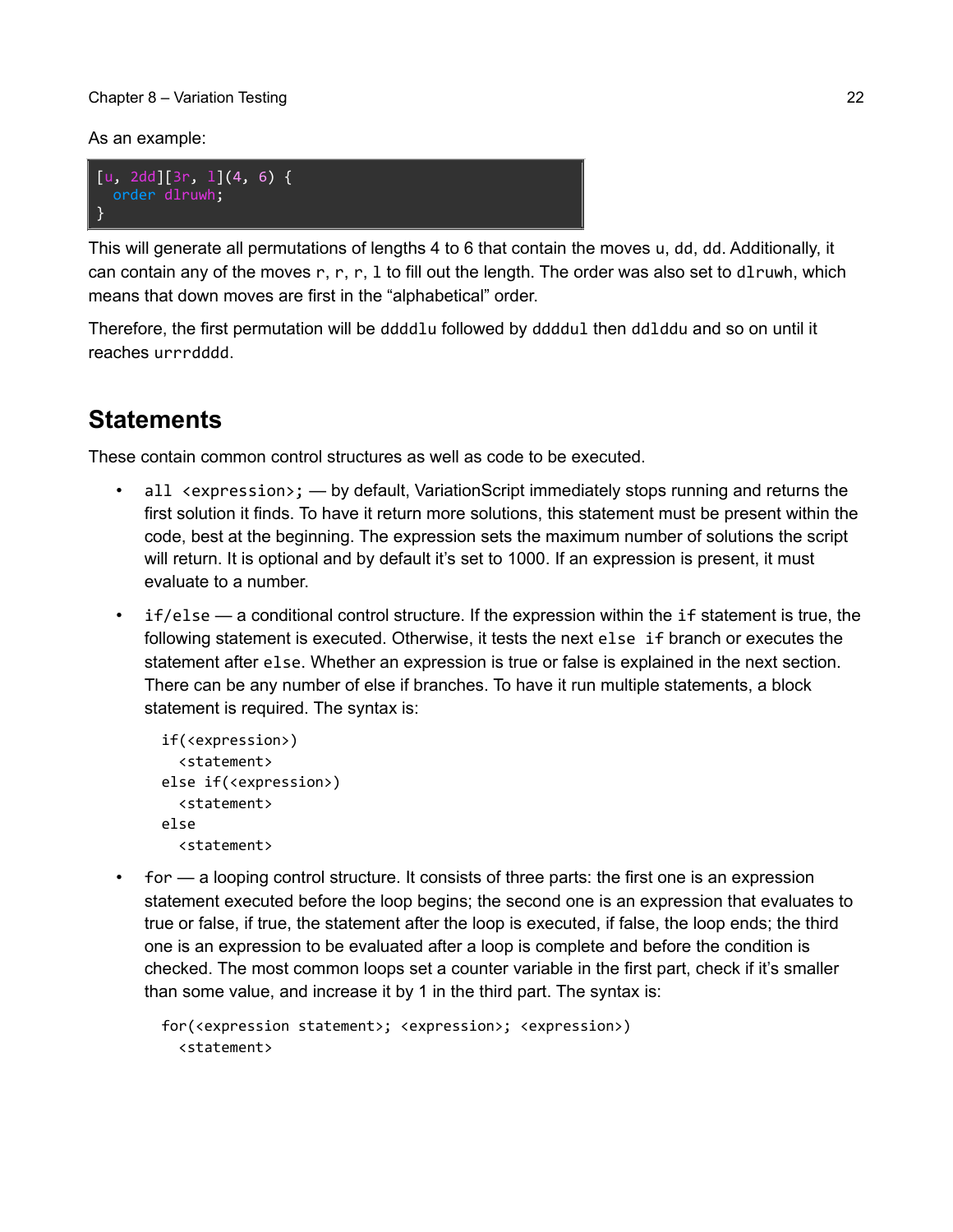asd  $+= 1;$ print asd;

• Variable declaration — creates a variable and optionally initializes it with a value evaluated by an expression. An uninitialized variable has a value of null by default. Variable names must begin with a letter,  $\theta$ ,  $\hat{\omega}$ , #, or \$ and must not be anything used by the language (literal values, functions, keywords, tiles, etc.) Use syntax highlighting to see if a name is valid. Variables are visible throughout the script and are not limited by any scope. They also do not carry over through permutations. The syntax is:

```
 var <variable name> = <expression>;
var asd = 0;[u, r](\}
```
The above code prints 1 twice, showing that each variation has its own state. There are no global variables.

- return; returns the solution at the current point. If the solution limit is reached, the script ends. The limit is 1 by default, but can be changed with all. When the player reaches an exit, the solution is immediately returned.
- continue; stops the current permutation and generates the next one.
- terminate  $\langle$  expression>;  $\rangle$  this statement skips all permutations with a prefix of some length. If an expression is not given, the length is how many moves have been executed up to the current point. This means that there is something undesirable about starting with the current sequence of moves so it's skipped. The player dying is an immediate termination of the current prefix. If an expression that evaluates to a number is optionally given, it terminates the prefix of that length of the current permutation.
- print <expression>;  $-$  prints the value of the expression to the console.
- $\{$  <statements>  $\}$   $-$  a block statement that can contain multiple statements. It's useful for having a control structure execute multiple statements.
- <expression>; an expression statement. Mostly useful for a variable assignment.

# <span id="page-22-0"></span>**Expressions**

These evaluate to some value.

- Literal value
- Unary operation takes an operator and an expression. <operator> <expression>

VariationScript contains these unary operators:

◦ not, ! — flips the boolean value of the expression.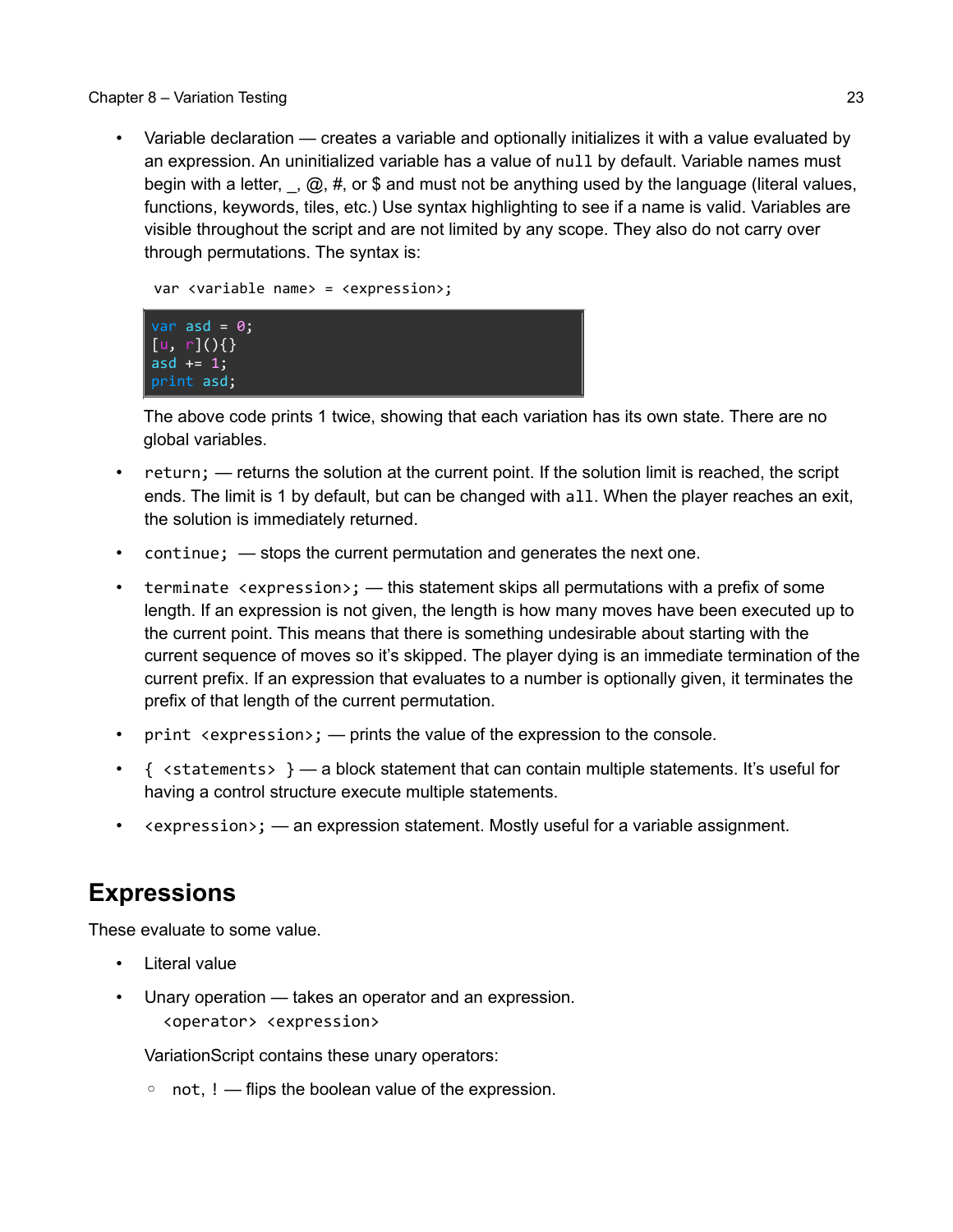• Binary operation — takes two expressions with an operator between them. <expression> <operator> <expression>

The operators are as follow:

- $\circ$  +,  $\circ$ ,  $\ast$ ,  $\prime$  respectively add, subtract, multiply, and divide the expressions.
- % calculates the remainder after dividing the first expression by the first.
- and, && evaluates the boolean AND of both expressions.
- or, || evaluates the boolean OR of both expressions.
- $\circ$  =, +=, -=, \*=, /=, %= assignment operators. The first expression needs to be a variable in this case. An operator before the equals sign signifies that it's assigning to the variable that operation between the variable and the second expression, e.g.  $x \leftarrow 3$  is equivalent to  $x = x + 3$ . Returns the new value of the variable.
- $\circ$   $\leq$ ,  $\leq$  =,  $\leq$  =  $\leq$ ,  $\geq$ ,  $\leq$  =  $\sim$  comparison operators. They are respectfully less than, less than or equal to, equal to, greater than or equal to, greater than, not equal to. The result is a boolean value of the comparison.
- Function call VariationScript has many functions available that return some information regarding the script or the level. Some of them take arguments.
	- previousMove() returns the last step of the last executed move.
	- nextMove() return the first step of the next move to be executed.
	- $\degree$  getMove(n) returns the first step of the n-th move in the current permutation.
	- getOppositeMove(m) returns the opposite direction of the given move m. Waits do not have opposites and returns them unchanged.
	- movesExecuted() returns the number of moves in the permutation that have been executed up to the current point. This does not include individual steps or moves done through move().
	- $\circ$  moveCount(s) returns the number of times the step s appears in the current permutation.
	- seqLength() returns the total number of moves in the permutation.
	- getChipCount() returns the number of chips left to collect.
	- $\circ$  getTimeLeft() returns the time left.
	- getRedKeyCount(), getYellowKeyCount(), getGreenKeyCount(), getBlueKeyCount() — returns the number of keys the player has of the respective key color.
	- HasFlippers(), hasFireBoots(), hasSuctionBoots(), hasIceSkates() returns the boolean value of the player having the respective boot.
	- $\circ$  getForegroundTile(x, y), getBackgroundTile(x, y) returns respectively the tile in the foreground layer and background layer at position  $(x, y)$ .
	- getPlayerX(), getPlayerY() returns respectively the player's x and y coordinate.
	- $\circ$  distanceTo(x, y) returns the Manhattan distance (distance in tiles) from the player to coordinate (x, y).
	- $\degree$  move(<moves>) executes the comma-separated list of moves in the given order. These moves are not part of permutations and are not counted in other functions. They are completely independent.
- Variable evaluates to its value.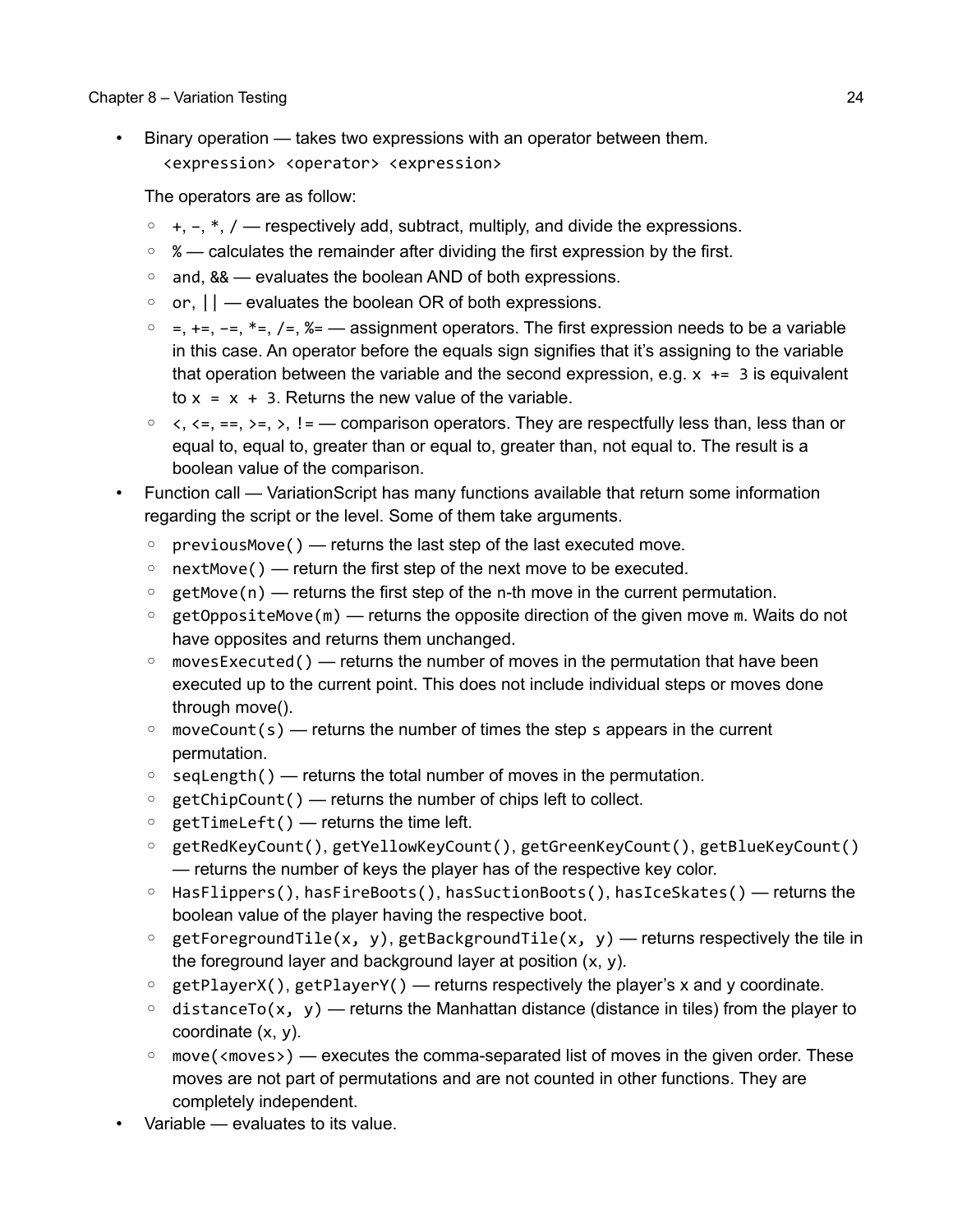# <span id="page-24-0"></span>**Literal Values**

These values are the most basic and fundamental data in a script. There are five types of literal values:

- Numbers a series of digits optionally followed by a decimal point and another series of digits. They are implemented by [64-bit double-precision floating-point numbers](https://en.wikipedia.org/wiki/Double-precision_floating-point_format) which limits what numbers they can represent. E.g. 1, 4.2, 1638.435
- Moves an optional whole number followed by a string of letters  $u, r, d, 1, w, h$ . The letters represent the sequence of moves and the number is how many times the entire sequence is repeated. E.g. 3ud is equivalent to ud, ud, ud.
- Boolean values can be either true or false. Conditions evaluate to one of these two values. The value null and the number 0 are evaluated as false in boolean contexts. All other numbers and moves and tiles are evaluated as true.
- null represents the absence of value. It's often found in uninitialized variables and expressions that evaluate to it like the function call move(...).
- Tiles represents the value of a tile in a level. The literal names are as follow:

FLOOR WALL CHIP WATER FIRE INVISIBLE\_WALL THIN WALL UP THIN\_WALL\_LEFT THIN\_WALL\_DOWN THIN\_WALL\_RIGHT BLOCK DIRT ICE FF\_DOWN BLOCK\_UP BLOCK\_LEFT BLOCK\_DOWN BLOCK\_RIGHT FF\_UP FF\_RIGHT FF\_LEFT **EXIT** DOOR BLUE DOOR\_RED

DOOR\_GREEN DOOR\_YELLOW ICE\_SLIDE\_SOUTHEAST ICE\_SLIDE\_SOUTHWEST ICE\_SLIDE\_NORTHWEST ICE\_SLIDE\_NORTHEAST BLUEWALL\_FAKE BLUEWALL\_REAL OVERLAY\_BUFFER THIEF **SOCKET** BUTTON\_GREEN BUTTON\_RED TOGGLE\_CLOSED TOGGLE\_OPEN BUTTON\_BROWN BUTTON\_BLUE TELEPORT BOMB TRAP HIDDENWALL\_TEMP GRAVEL POP\_UP\_WALL HINT

THIN\_WALL\_DOWN\_RIGHT CLONE\_MACHINE FF\_RANDOM DROWNED\_CHIP BURNED\_CHIP BOMBED\_CHIP UNUSED\_36 UNUSED\_37 ICE\_BLOCK EXITED\_CHIP EXIT\_EXTRA\_1 EXIT\_EXTRA\_2 CHIP\_SWIMMING\_UP CHIP\_SWIMMING\_LEFT CHIP\_SWIMMING\_DOWN CHIP\_SWIMMING\_RIGHT BUG\_UP BUG\_LEFT BUG\_DOWN BUG\_RIGHT FIREBALL\_UP FIREBALL\_LEFT FIREBALL\_DOWN FIREBALL\_RIGHT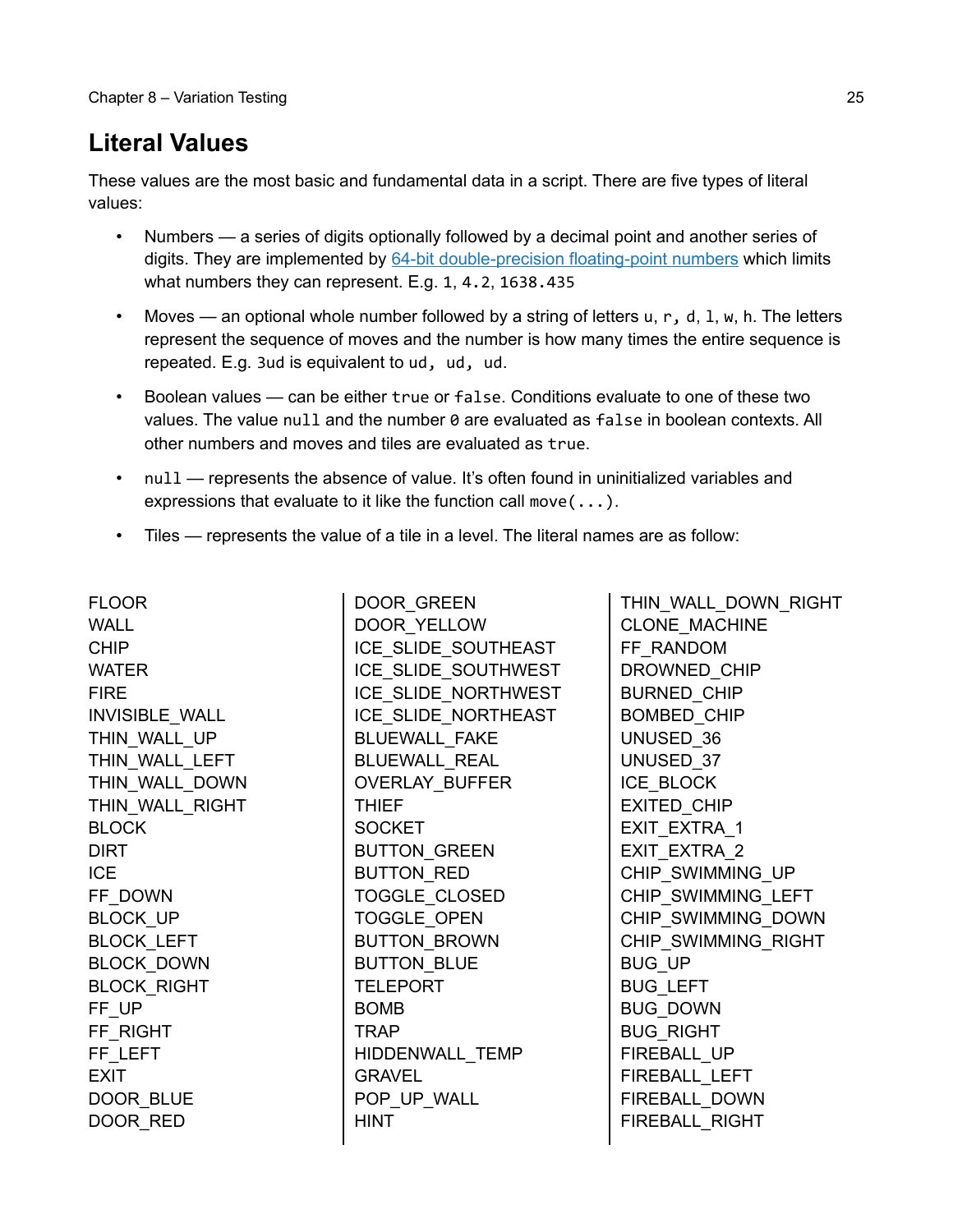| BALL UP             |
|---------------------|
| <b>BALL LEFT</b>    |
| <b>BALL DOWN</b>    |
| <b>BALL RIGHT</b>   |
| <b>TANK UP</b>      |
| <b>TANK LEFT</b>    |
| <b>TANK DOWN</b>    |
| <b>TANK RIGHT</b>   |
| <b>GLIDER UP</b>    |
| <b>GLIDER LEFT</b>  |
| <b>GLIDER DOWN</b>  |
| <b>GLIDER RIGHT</b> |
| <b>TEETH UP</b>     |
| <b>TEETH LEFT</b>   |

TEETH\_DOWN TEETH\_RIGHT WALKER UP WALKER\_LEFT WALKER\_DOWN WALKER\_RIGHT BLOB UP BLOB\_LEFT BLOB\_DOWN BLOB\_RIGHT PARAMECIUM\_UP PARAMECIUM\_LEFT PARAMECIUM\_DOWN PARAMECIUM\_RIGHT

KEY\_BLUE KEY\_RED KEY GREEN KEY\_YELLOW BOOTS\_WATER BOOTS\_FIRE BOOTS\_ICE BOOTS\_SLIDE CHIP\_UP CHIP\_LEFT CHIP\_DOWN CHIP\_RIGHT

### <span id="page-25-0"></span>**Solutions**

When a script is done running and at least one solution was returned, a popup window will appear with all the found solutions.

|                           |                      |      | × |  |  |  |  |
|---------------------------|----------------------|------|---|--|--|--|--|
| Variations tested: 12,360 |                      |      |   |  |  |  |  |
|                           | Solutions found: 655 |      |   |  |  |  |  |
|                           | Find fastest         |      |   |  |  |  |  |
| 1                         | Load                 | Copy |   |  |  |  |  |
| 2                         | Load                 | Copy |   |  |  |  |  |
| 3                         | Load                 | Copy |   |  |  |  |  |
| 4                         | Load                 | Copy |   |  |  |  |  |
| 5                         | Load                 | Copy |   |  |  |  |  |
| 6                         | Load                 | Copy |   |  |  |  |  |
| 7                         | Load                 | Copy |   |  |  |  |  |
| 8                         | Load                 | Copy |   |  |  |  |  |
| 9                         | Load                 | Copy |   |  |  |  |  |
| 10                        | Load                 | Copy |   |  |  |  |  |
| 11                        | Load                 | Copy |   |  |  |  |  |
| 12                        | Load                 | Copy |   |  |  |  |  |

To load the entire solution into SuperCC, simply press **Load** next to the desired solution. **Copy** puts the JSON into your clipboard. The **Find fastest** button will load the solution that returned with the highest time left. In case of a tie, it chooses the first one found.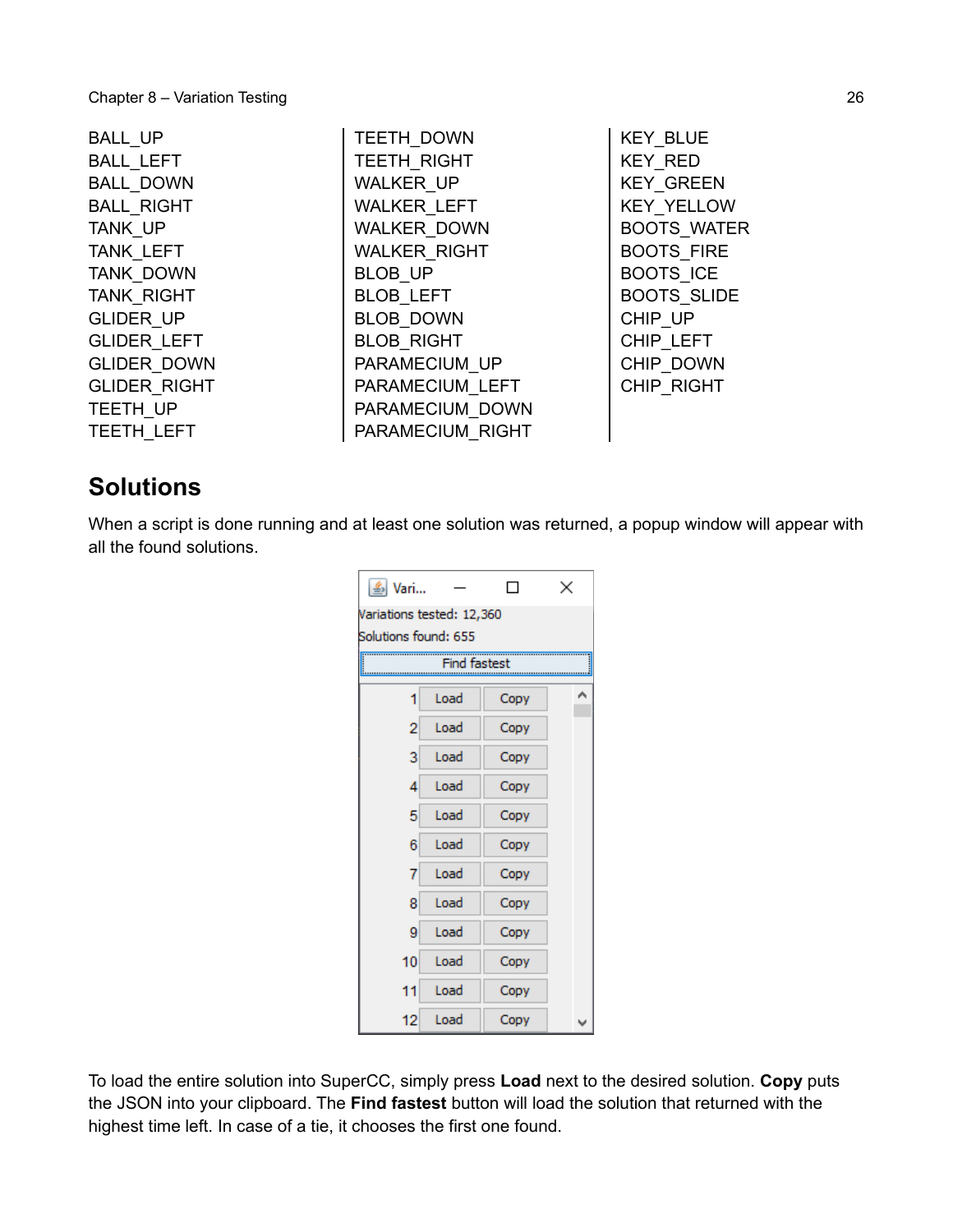# <span id="page-26-0"></span>**Examples**

Now that the language's building blocks have been described, they can be put together to create powerful scripts that can try thousands of variations per second to find the fastest route.

## **Scenario 1**



We see that we will have to clone some gliders to blow up the bombs so the player can reach the exit. This will require glider collisions to knock them into the bombs since their natural path leads them to fire, but not without some crossing over itself, allowing for the collisions. After cloning, we will have to wait until the bombs are cleared before we can go for the exit.

Therefore, an example script to help us find the fastest solution to this level may look like this:



We obviously want all the solutions (the default limit of 1000 is enough here) since the first one might not necessarily be the fastest (due to waiting for the bombs to blow up). For the cloning part, we arbitrarily chose up to 10 button presses and up to 5 waits between them. We'll (also arbitrarily) try all permutations between 4 and 15 of these moves.

After the permutation is done, we wait up to 10 moves using a for loop. If the tile at (3, 3) has a glider going left, it means that it's about to blow up the last bomb and free the player. So we rush the player to the exit. If the player succeeds, the solution is automatically returned.

The program searches through 12,360 permutations and finds 655 successful solutions.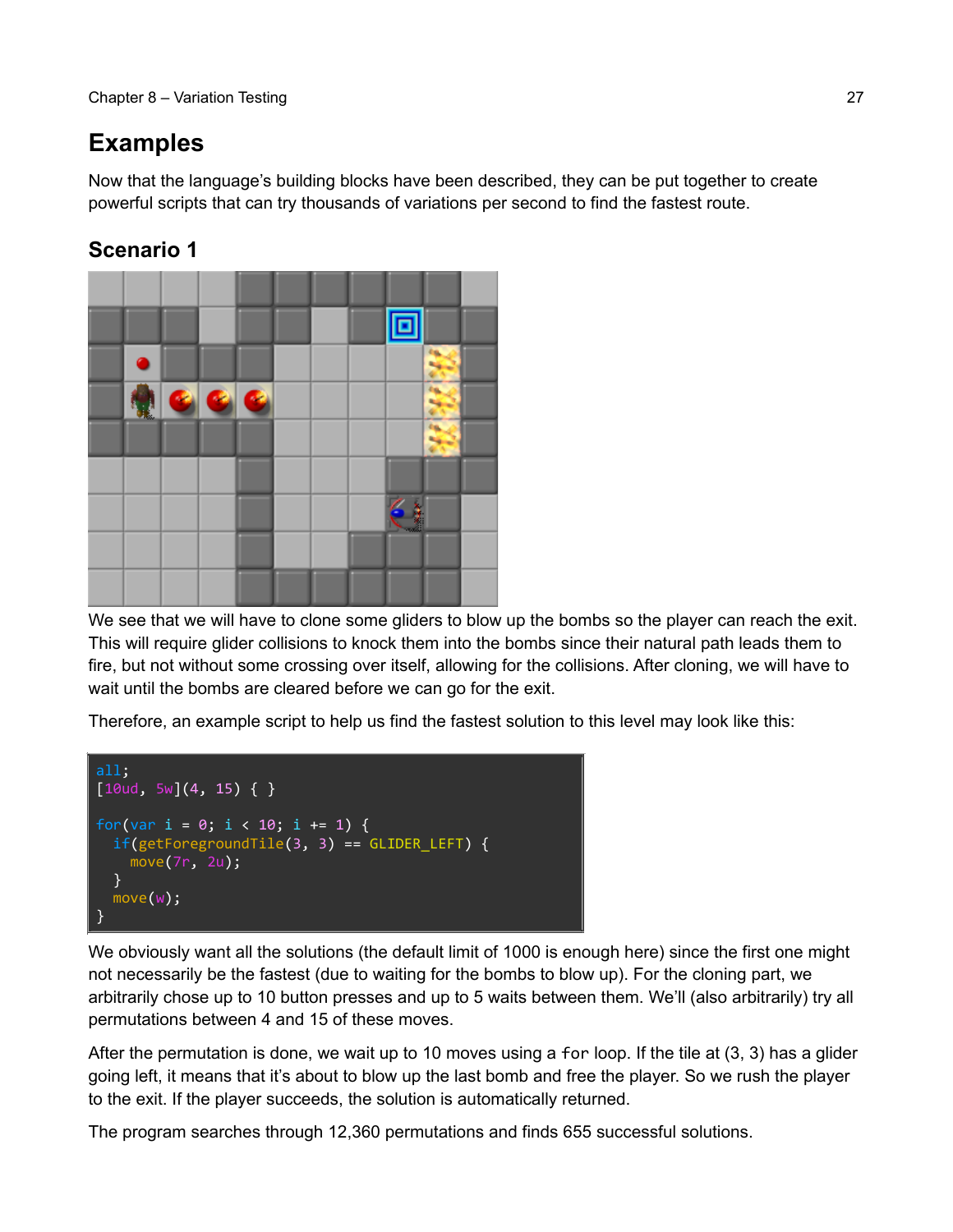### **Scenario 2**



For this example, let's ignore the obvious bust as it's not the point of this exercise.

In this level we need to cross the pink ball road four times to get the chips before exiting. We can notice some possible automation. Once the player is under the desired recessed wall, we can keep going up until the player goes through the teleport and steps onto tile (5, 11).

Notice that we require to make 20 moves up (4 times we need to go up 5 times to reach the last row before the recessed walls). We will also need to go left and right to position the player under one of the chips. That would be a total of 4 moves right and 4 moves left. However, maybe we can use a teleport to go faster. To use a teleport, we will need a total of 8 moves towards one side. So for symmetry, we add 8l and 8r to the pool. We can also count that we'll need exactly 29 moves in this solution.

The search space of  $\lceil 20u \rceil \lceil 81, 8r \rceil$  () { ... } is huge, so we'll need to cut some of it out. First of all, a solution where the player goes 1r or r1 won't work, so we throw those out from the start. Another trick we can use is make sure that the player takes exactly 5 up moves to reach a chip, otherwise it means the player hit a wall between the chips. We discard these solutions.

We also see that any solution will be the same length, so we need only one. Therefore, we don't use the all; statement here.

With all these considerations, we can write up a script to solve this problem.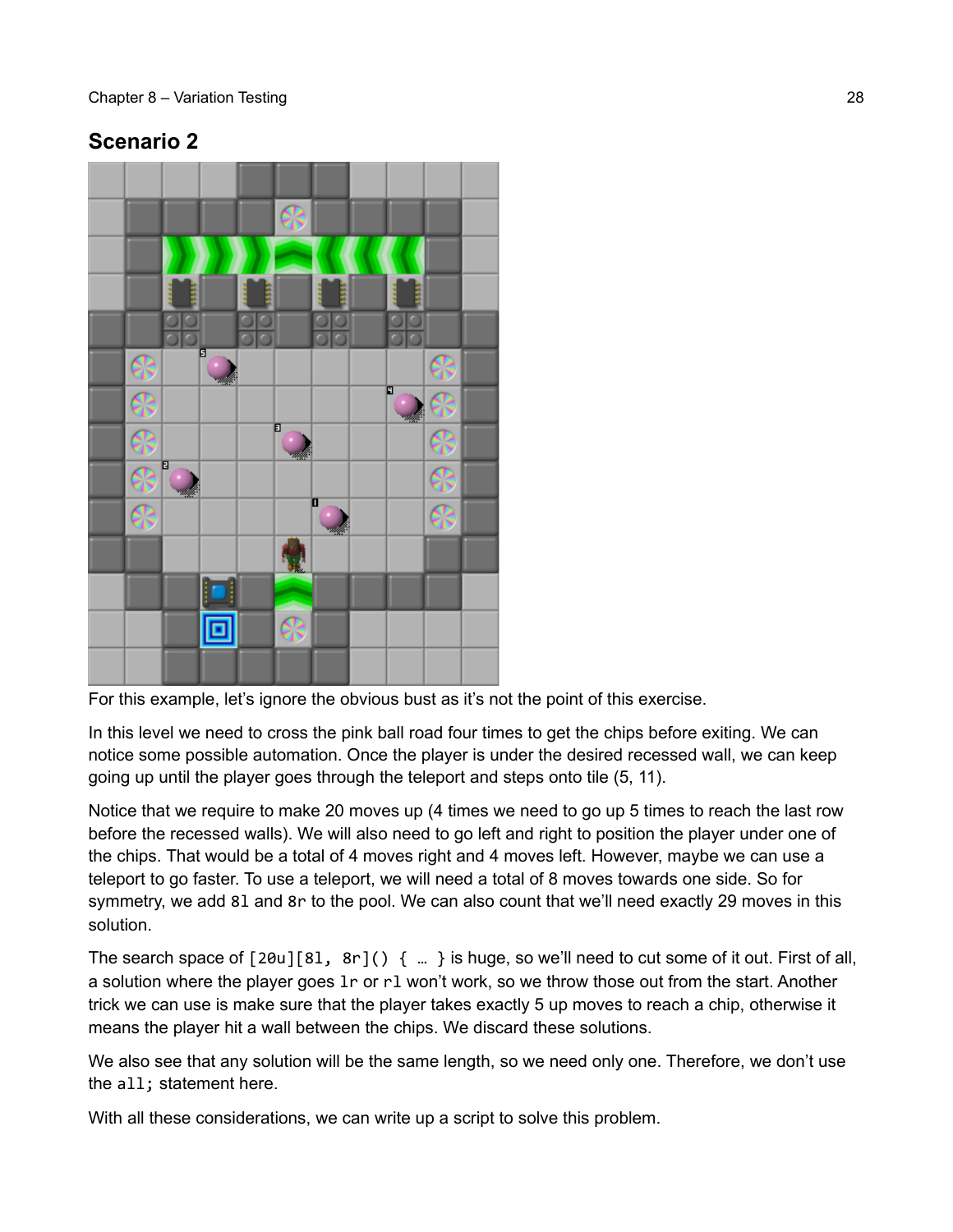```
var upMoves = 0;[20u][8l, 8r](29) {
   start: {
    var x = \text{seqLength}();
    for(var i = 0; i < x - 1; i += 1) {
      var m1 = getMove(i);var m2 = getMove(i + 1);if(m1 == getOppositeMove(m2)) terminate i + 1; }
   }
   afterMove: {
    if(getPlayerY() \leq 5) {
      if(getForegroundTile(getPlayerX(), 3) == CHIP) {
         for(;getPlayerY() != 11;) {
           move(u);
         }
       }
     }
    if(\text{previousMove}() == u) {
      upMoves += 1; }
    if(upMoves == 5 and getChipsLeft() > 3) terminate;if(upMoves == 10 and getChipsLeft() > 2) terminate;if(upMoves == 15 and getChipsLeft() > 1) terminate;
   }
}
move(2l,2d);
```
There's a bit to unpack here.

First, in the start control, we go through all adjacent pairs of moves in the permutation. If they are opposites, we terminate the prefix up to where that pair appears. This throws out all solutions with  $1r$ and rl moves.

In the afterMove control, we first check if the player is on the row just under the recessed walls. If so, we check if there's a chip above it. Is so, we keep moving up until the player steps onto the force floor at (5, 11). We also check if we've just executed an up move. If so, we increment the counter of those moves and then check if we didn't oof against a wall. If we did, we terminate at this point.

When running the script, we see that is has a huge upper bound of variations (5,107,652,550). This is why we use these search space pruning techniques and just return the first solution, which is found after 942,327 variations. Upon loading it, we see it indeed does cleverly use the teleport to avoid waiting for a ball to pass.

Notice how the loop in the code for (;  $getPlayerY()$  != 11; ) just uses the condition and ignores the other two parts. This is completely valid code and sometimes useful. Although, be careful not to cause infinite loops when using conditions other than the simple counter.

This script is far from perfect, but it demonstrates how we may approach finding a solution and pruning the search space. This is just one possible way of obtaining a specific type of solution.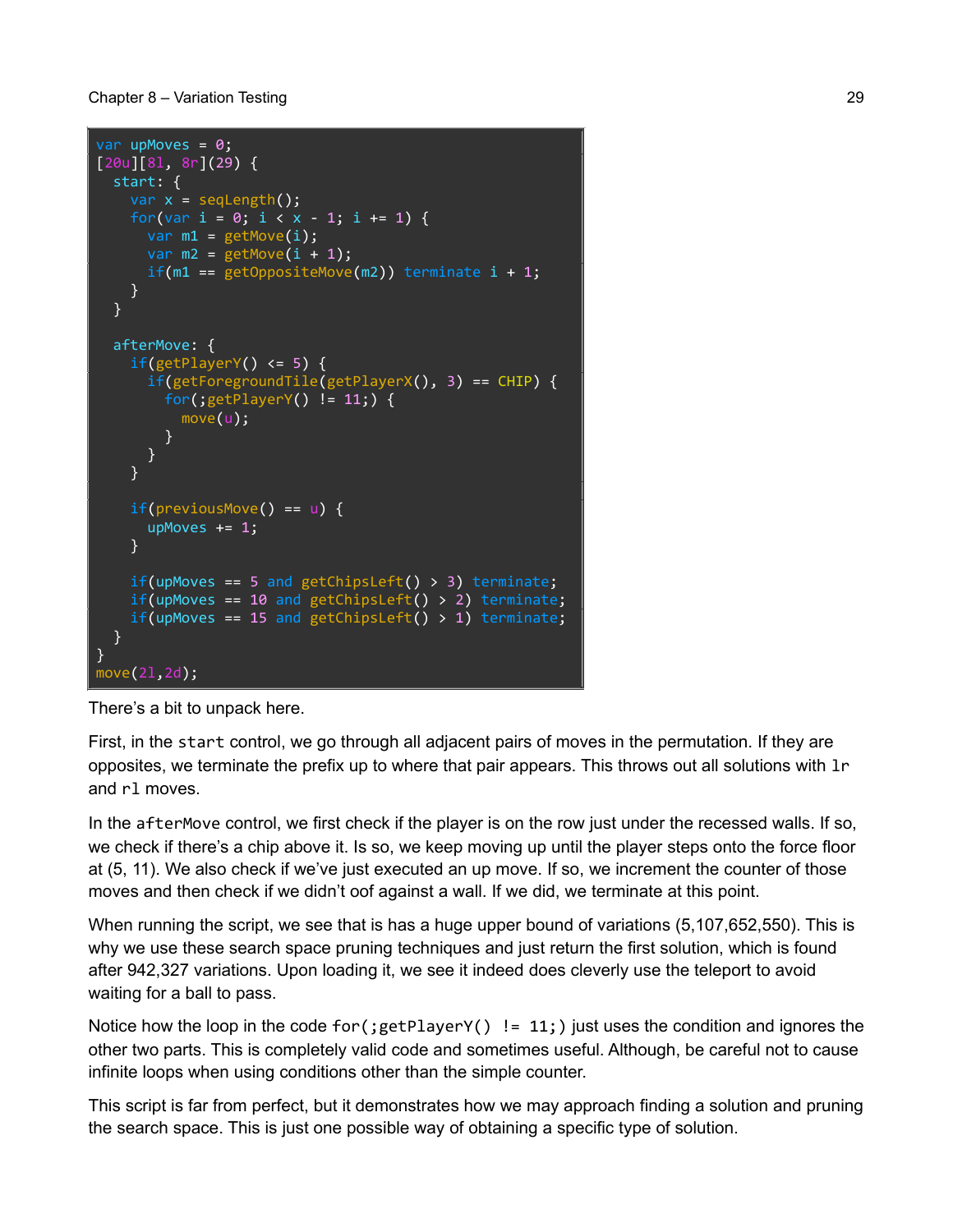### **Scenario 3**



Here's a familiar level. The search space is too large to completely search. So in this example we will search through variations on the public bold route. For reference, the block is at (22, 20).

First we have to wait. Then we let up to two fireballs pass before pushing the block up. Then we let up to two more fireballs bounce off the block. We push the block up into the range (22, 10) – (22, 17). We push it over to column 20 and go under it. Then we do a combination of waits and up moves. If we push the block into the corner, we terminate the sequence of moves that lead to it. Finally, we just do what the public route does and get all the chips (but the last one) and return (if the player survived).

```
all;
move(w);
[2WW](0, 2) { }
move(u);
[2ww](0, 2) { }
move(2u);
[7u](0, 7) { }
move(rulldl);
[7u, 5w](1, 12) {
   afterMove: {
     if(getForegroundTile(20, 9) == BLOCK)
       terminate;
   }
}
move(ru, 3lluudd, llullrud, 4ddlr);
return;
```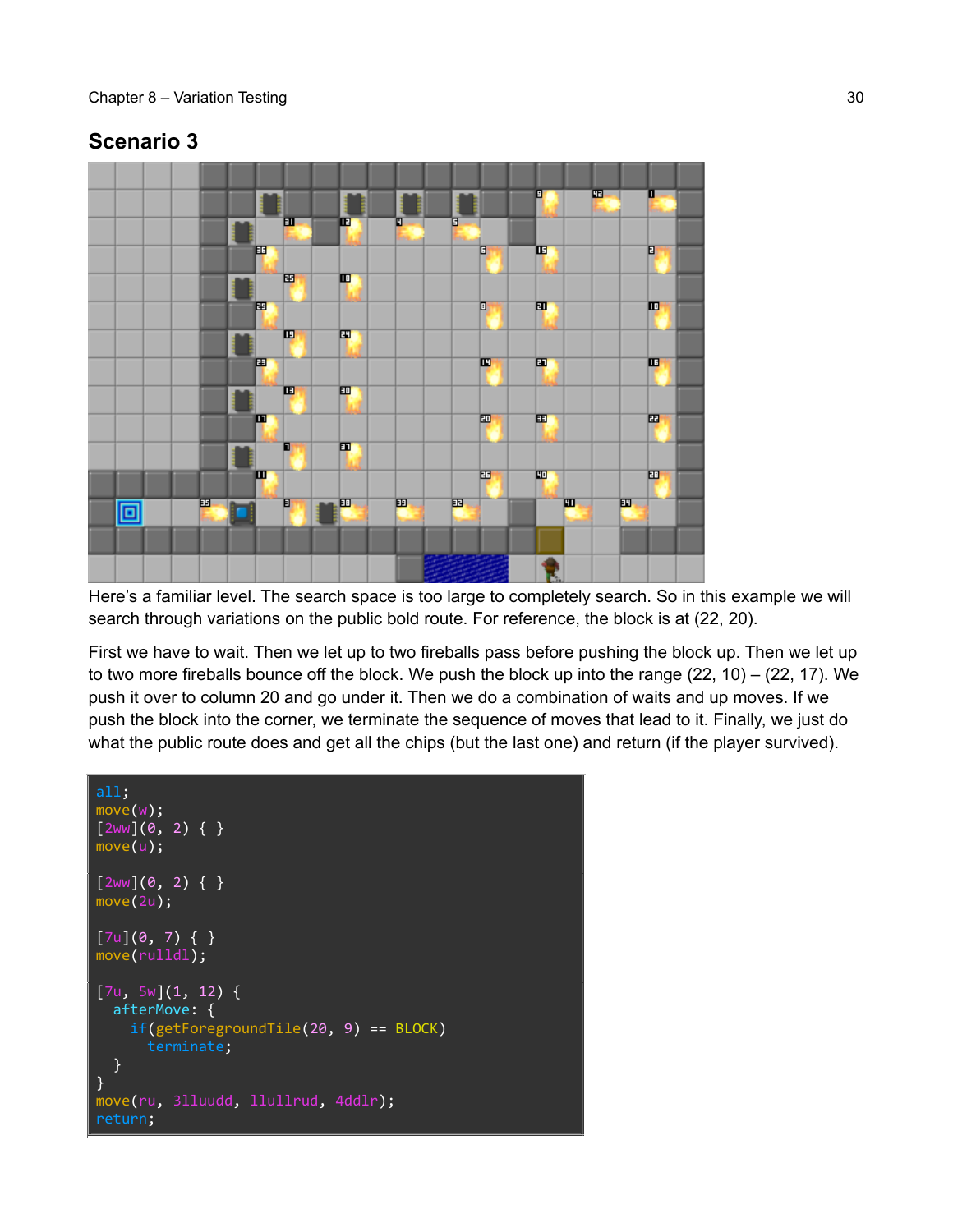#### Chapter 8 – Variation Testing 31

The upper bound of this is not too high (216,072 variations). However, due to the large number of monsters in this level, the script will run noticeably slower.

The script ran through a total of 148,093 variations and found 44 solutions. Not all have a unique result and some even have an absurd one. A bit of manual labor will reveal that the bold route is contained in these results and it's the fastest route. Do not mistake this for proved optimality though, we just tried a specific type of solution.

The main points to observe here are that sometimes search spaces are very big and finding a way to automate variation testing is difficult. We may have to significantly narrow our search and try lots of things by hand via trial and error too see what works. It's also difficult to describe some things more specifically using just VariationScript.

# <span id="page-30-0"></span>**Tips and Tricks**

Below are some observations that might be useful in writing scripts.

- The number of permutations grows very fast. Even a relatively small number of moves can take a long time to test. Therefore you should try pruning as much of the search space as possible. The earlier you cut off a branch, the larger the cut.
- Custom move ordering can be a good optimization tool if successful variations are more likely to begin in a specific direction. e.g. if u and l are the most likely first 2 moves, you can use something like order ulrdwh; Note that this doesn't matter if you plan on running through all possible permutations.
- To speed up the search, you can run a script multiple times with different starting moves to explore only specific branches.
- Use forced moves when you know they must exist somewhere in the solution (e.g. if a goal tile is 10 tiles to the right of the player, 10r is forced). The program will then only consider those permutations that contain all forced moves, reducing the upper bound of variations.
- Try to identify as many cases as you can where a sequence of moves won't work at all and terminate them at that point. E.g. if you want to avoid the player moving backwards you can write the following to remove branches that contain those moves:



• Remember to write all  $x$ ; somewhere in the code if you want to explore more variations instead of ending after finding the first solution.